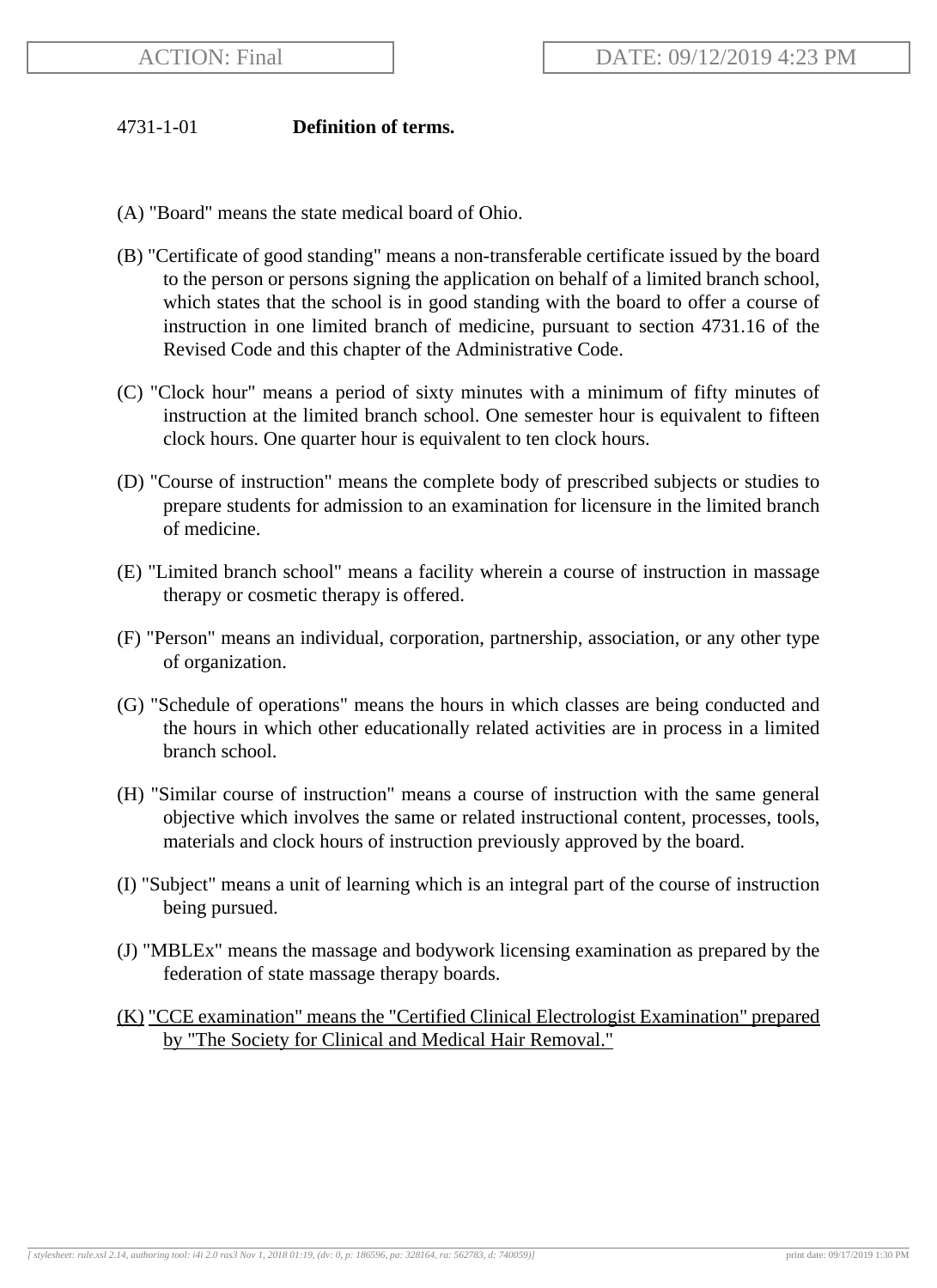Effective: 3/30/2020

Five Year Review (FYR) Dates:  $7/5/2019$  and  $03/30/2025$ 

## CERTIFIED ELECTRONICALLY

Certification

09/12/2019

Date

Promulgated Under: 119.03<br>Statutory Authority: 4731.05

Statutory Authority: 4731.05, 4731.15, 4731.16<br>Rule Amplifies: 4731.15, 4731.16 Rule Amplifies: 4731.15, 4731.16 Prior Effective Dates: 06/17/1991, 12/24/1992, 06/30/2001, 01/24/2012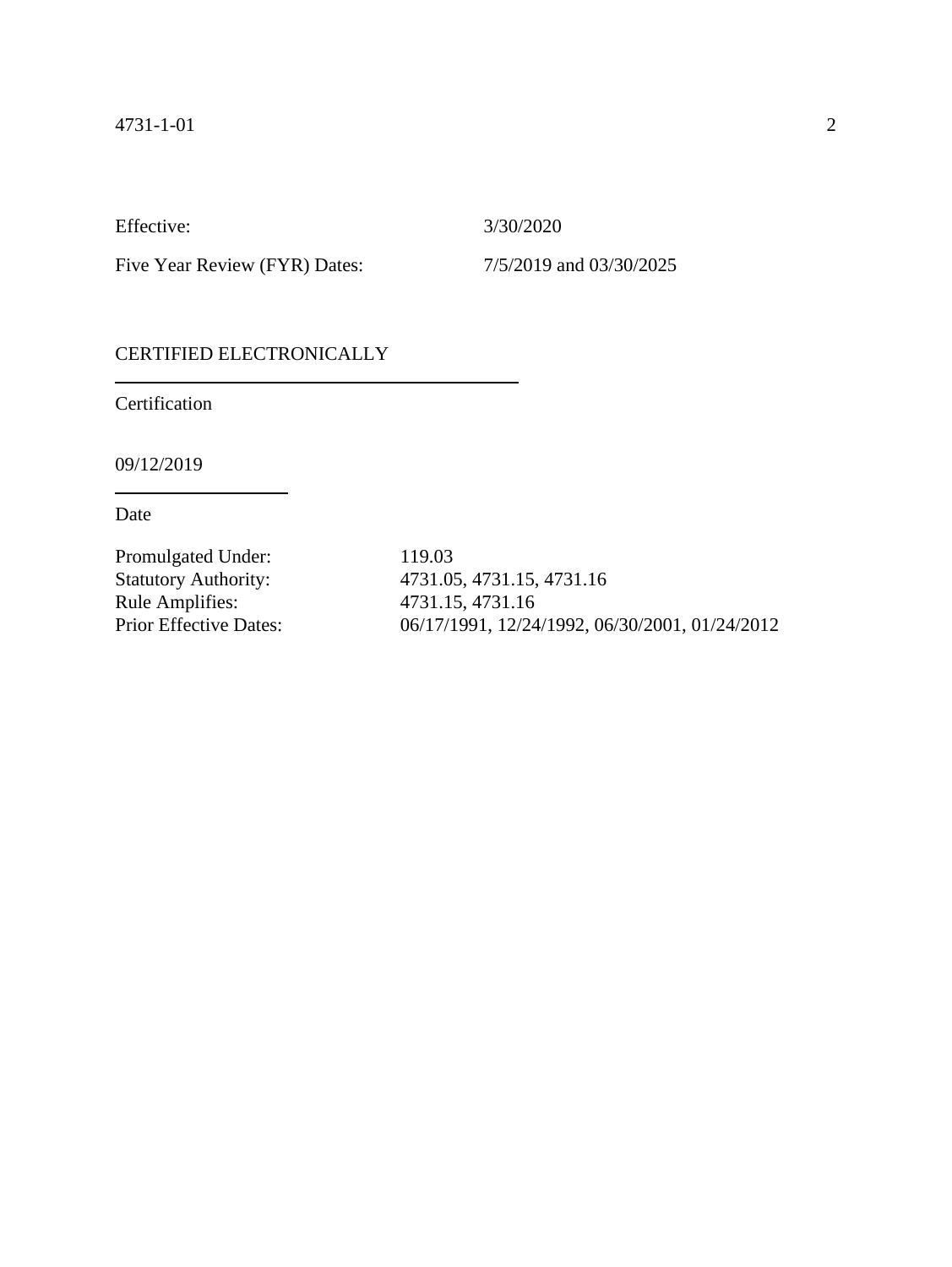# 4731-1-11 **Application and examination for certificate to practice cosmetic therapy.**

- (A) No application shall be considered complete until the applicant has complied with the requirements of paragraph (A) of rule 4731-4-02 of the Administrative Code and the board has received the results of criminal records checks and any other forms required to be submitted pursuant to paragraph (A) of rule 4731-4-02 of the Administrative Code.
- (B) All applicants seeking a certificate to practice cosmetic therapy shall file a written application under oath on a form prescribed by the board, and provide such other facts and materials as the board requires. Applications shall be accompanied by an application fee of one hundred dollars.
- (C) Any person seeking a certificate to practice cosmetic therapy shall have limited branch portions of the examination authorized and administered by the board by an appropriate score as determined by the board. Test subjects include anatomy, physiology, chemistry, bacteriology, pathology, hygiene, treatment, ethics and law, as appropriate to the limited branch of medicine.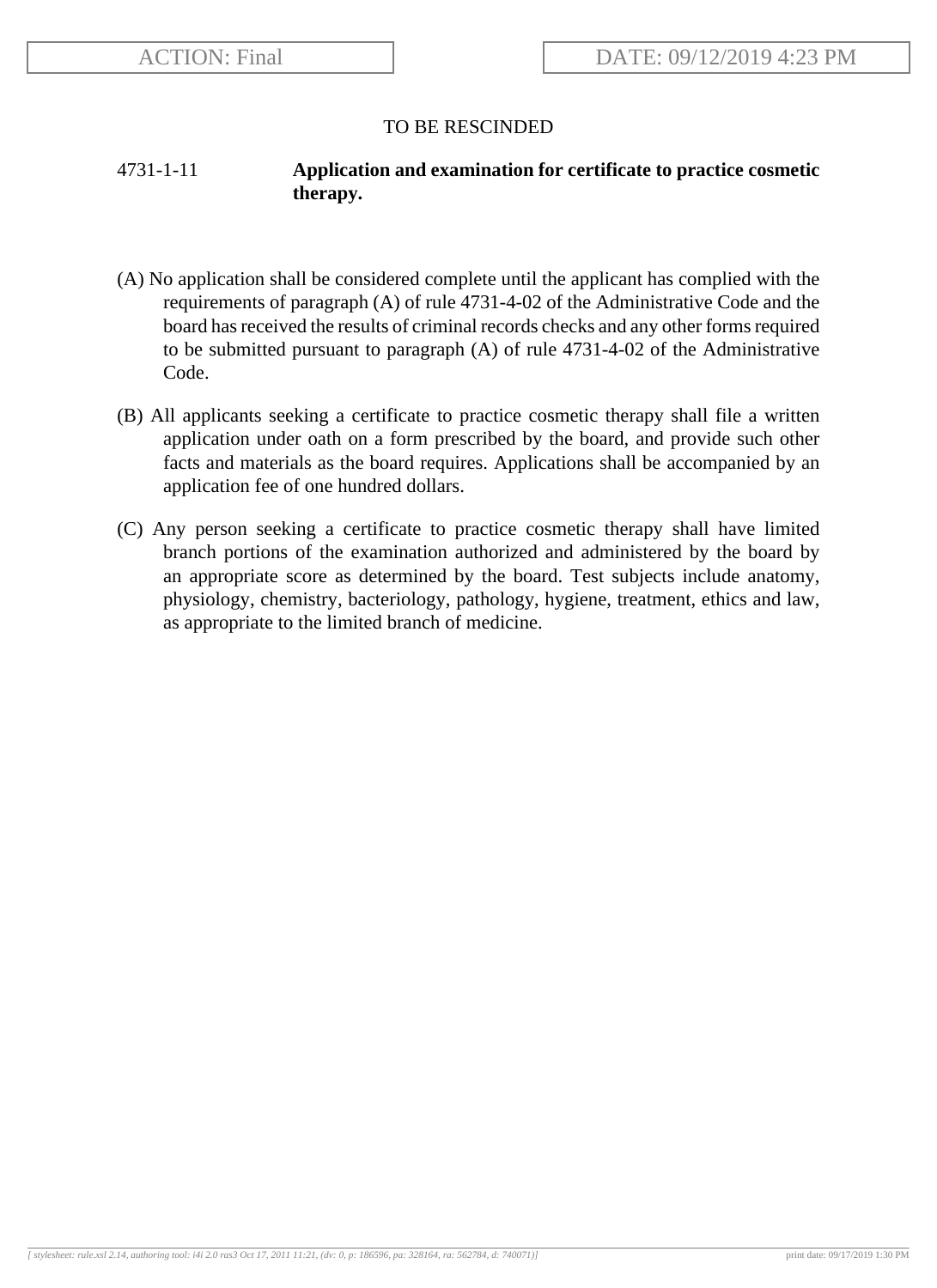| Effective:                    | 3/30/2020 |
|-------------------------------|-----------|
| Five Year Review (FYR) Dates: | 7/5/2019  |

Certification

09/12/2019

Date

Promulgated Under: 119.03<br>Statutory Authority: 4731.05

Statutory Authority: 4731.05, 4731.15, 4776.03<br>Rule Amplifies: 4731.15, 4731.16, 4731.19, Rule Amplifies: 4731.15, 4731.16, 4731.19, 4776.02, 4776.03<br>Prior Effective Dates: 11/04/1975, 08/26/1985, 06/17/1991, 06/30/20 Prior Effective Dates: 11/04/1975, 08/26/1985, 06/17/1991, 06/30/2001, 01/24/2012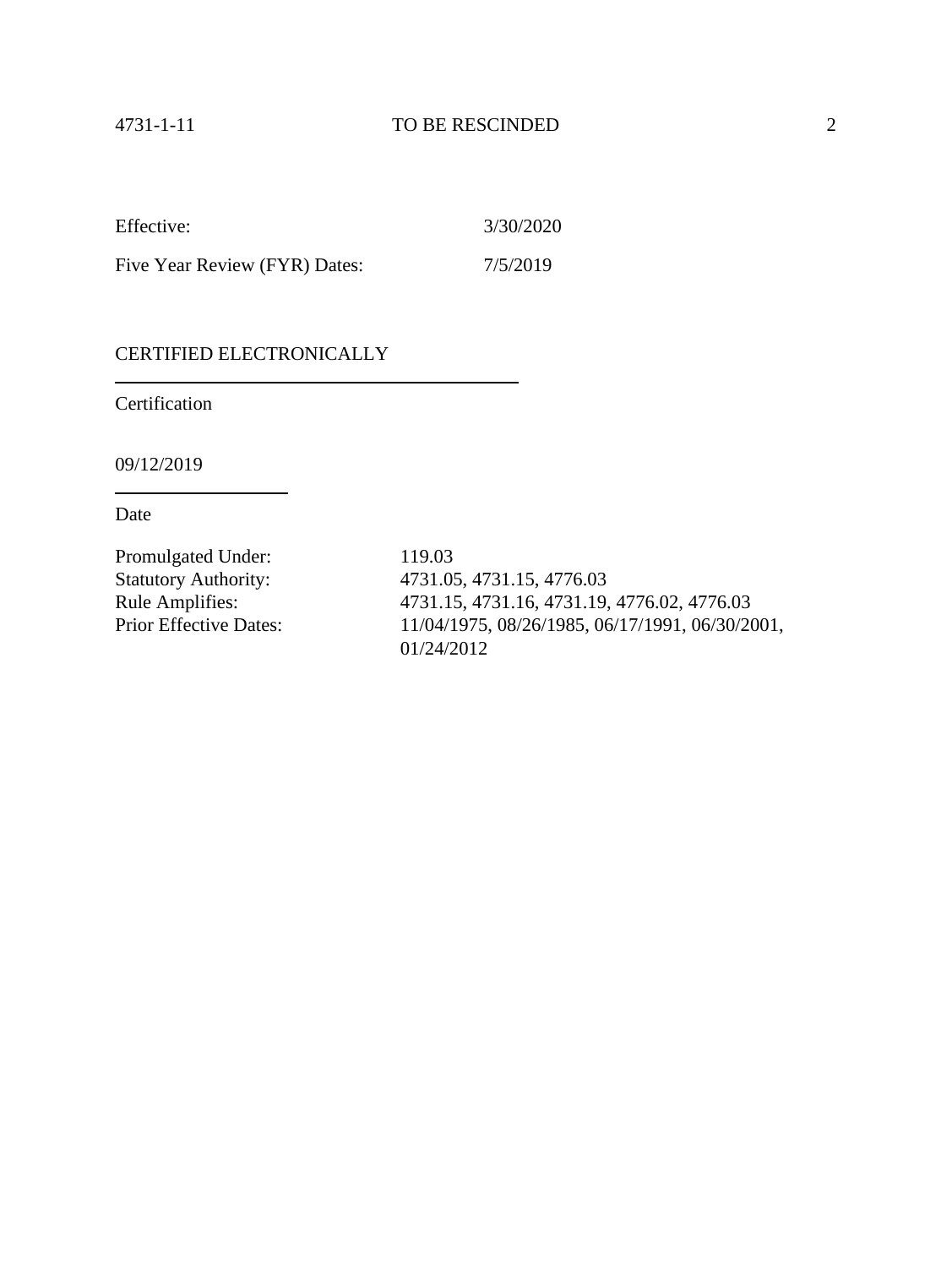# 4731-1-11 **Application and examination for certificate to practice cosmetic therapy.**

- (A) No application for a certificate to practice cosmetic therapy shall be considered complete until the applicant has complied with the requirements of paragraph (A) of rule 4731-4-02 of the Administrative Code and the board has received the results of criminal records checks and any other forms required to be submitted pursuant to paragraph (A) of rule 4731-4-02 of the Administrative Code.
- (B) An applicant seeking a certificate to practice cosmetic therapy who meets the requirements of section 4731.19 of the Revised Code shall apply to the board in compliance with section 4731.19 of the Revised Code.
- (C) Any person seeking a certificate to practice cosmetic therapy shall have passed the CCE examination.
	- (1) An applicant for the CCE examination shall apply directly to "The Society for Clinical & Medical Hair Removal." The website address is: https:// www.scmhr.org/.
	- (2) The passing performance for the CCE examination as reported by "The Society for Clinical & Medical Hair Removal" shall constitute successful completion of the examination.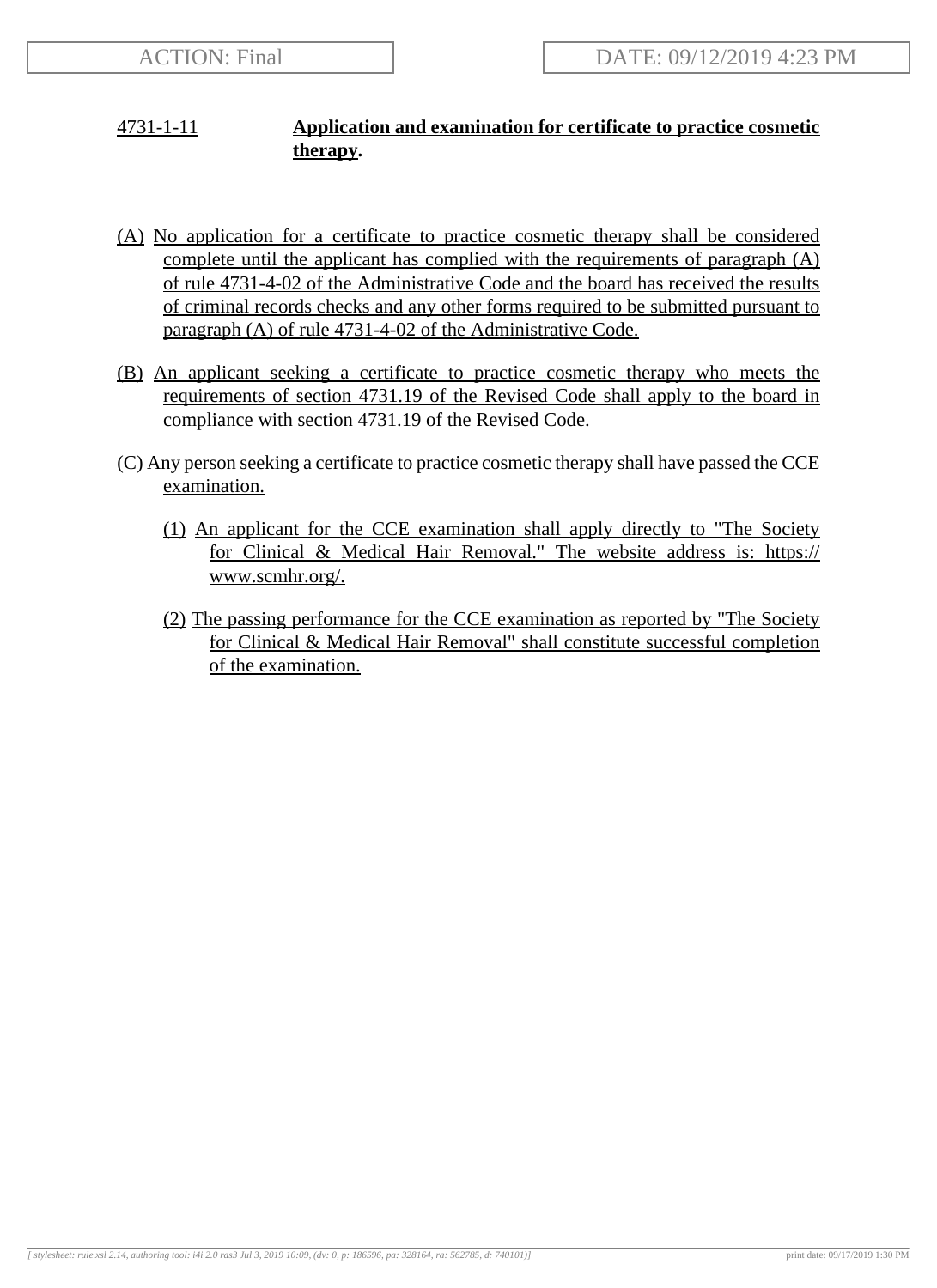| Replaces:                     | 4731-1-11  |
|-------------------------------|------------|
| Effective:                    | 3/30/2020  |
| Five Year Review (FYR) Dates: | 03/30/2025 |

Certification

09/12/2019

Date

Promulgated Under: 119.03

Statutory Authority: 4731.05, 4731.15, 4776.03<br>Rule Amplifies: 4731.15, 4731.16, 4731.19, Rule Amplifies: 4731.15, 4731.16, 4731.19, 4776.02, 4776.03<br>Prior Effective Dates: 11/04/1975, 08/26/1985, 06/17/1991, 06/30/20 Prior Effective Dates: 11/04/1975, 08/26/1985, 06/17/1991, 06/30/2001, 01/24/2012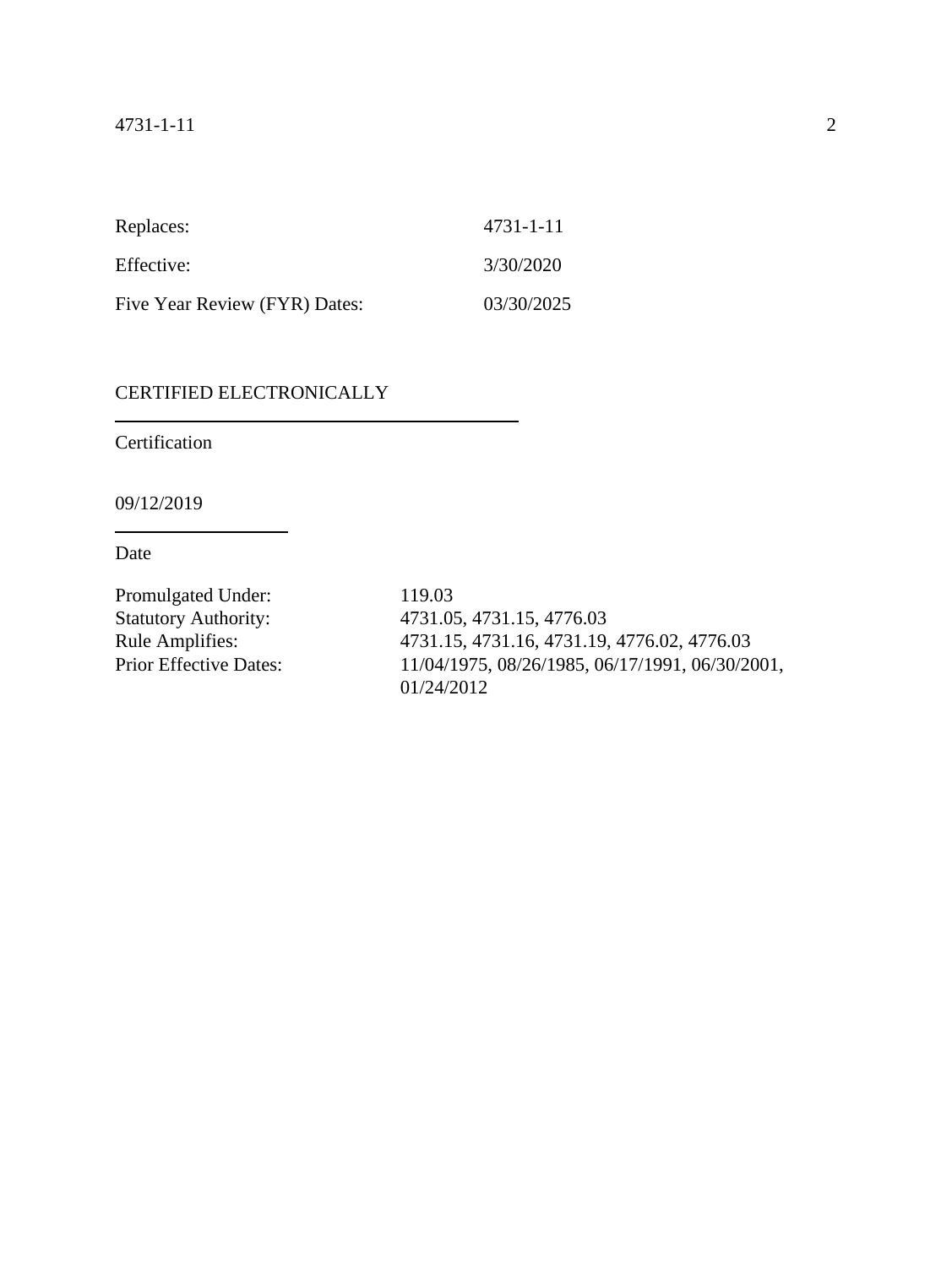#### 4731-1-13 **Examination failure; additional training.**

- (A) If an applicant fails all or part of the limited branch examination for cosmetic therapy three times, the applicant shall not be admitted to the examination again except upon presentation of a certificate of competency issued by a limited branch school holding a certificate of good standing for the portion or portions of the examination the applicant is applying to retake.
- (B) If an applicant retaking the cosmetic therapy examination or portion thereof pursuant to a certificate of competency fails the examination or portion, the applicant shall not be admitted to the examination again except upon presentation of a second certificate of competency issued by a limited branch school holding a certificate of good standing for the portion or portions of the examination the applicant is applying to retake.
- (C) If the applicant retaking the cosmetic therapy examination or portion thereof pursuant to a second certificate of competency fails the examination or portion two additional times, the applicant shall not be admitted to the examination again based upon either a certificate of competency or the diploma or certificate from a school in good standing that initially served as the basis for the applicant's admission to the examination.
- (D) Any limited branch school holding a certificate of good standing may offer the additional training for applicants who have failed all or part of the examination three times. The school shall:
	- (1) Offer additional training in anatomy/physiology or in limited branch theory/ practical or in both, as appropriate to the limited branch of cosmetic therapy, which additional training shall consist of at least thirty-five clock hours for the basic science portion of the examination, and forty clock hours for the limited branch portion of the examination;
	- (2) Fully inform the applicant about the nature of the additional training the applicant desires to take and about what that training can reasonably be expected to do for the applicant;
	- (3) Accurately inform the applicant about the nature of the obligations into which the applicant is entering and the applicant's responsibilities and rights under the contract the applicant signs;
	- (4) Assess the applicant's knowledge and skills in the limited branch and may refuse admission to an applicant who the school believes will not be able to successfully complete the additional training;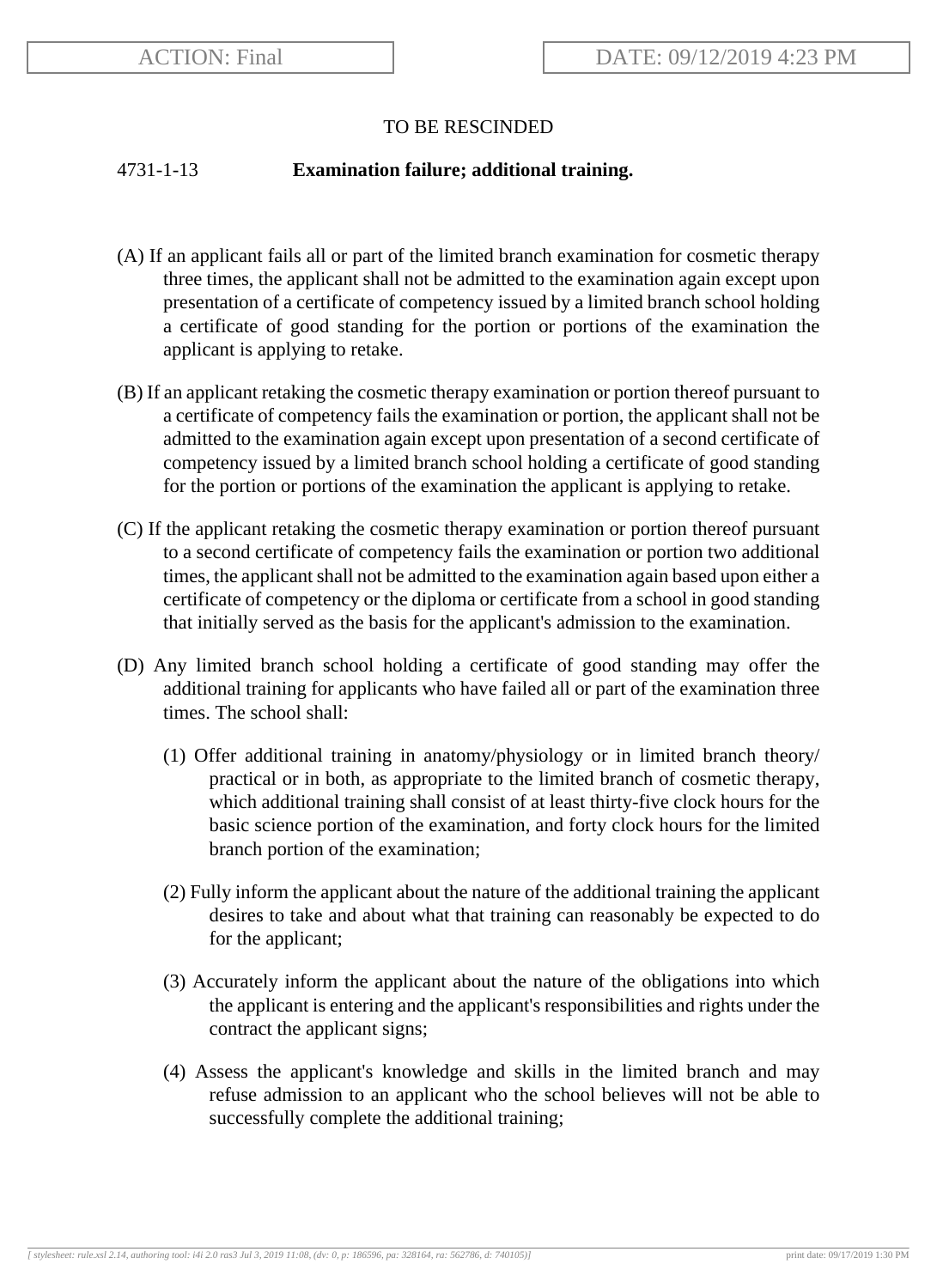- (5) Obtain a certified copy of the applicant's transcript from the school from which the applicant holds a diploma or certificate, if the applicant is not a graduate of the school providing the additional training;
- (6) Maintain adequate records of each applicant's attendance, experience and performance; and,
- (7) Provide the applicant a certificate of competency upon successful completion of the additional training.
- (E) Probationary status:
	- (1) If an applicant is admitted to the cosmetic therapy examination based upon a certificate of competency issued by a school in good standing, that applicant's performance on the examination shall not be included in determining whether the graduates of that school demonstrate minimally adequate performance on the examination under rule 4731-1-19 of the Administrative Code.
	- (2) If an applicant is admitted to the cosmetic therapy examination based upon a certificate of competency issued by a school on probation for any reason, that applicant's performance on the examination shall be included in determining whether the graduates of that school demonstrate minimally adequate performance on the examination under rule 4731-1-19 of the Administrative Code, except that the applicant's performance shall not count if the applicant had previously been admitted to the examination based on completion of a full course of study pursuant to rule 4731-1-09 of the Administrative Code at the same school that issued the certificate of competency.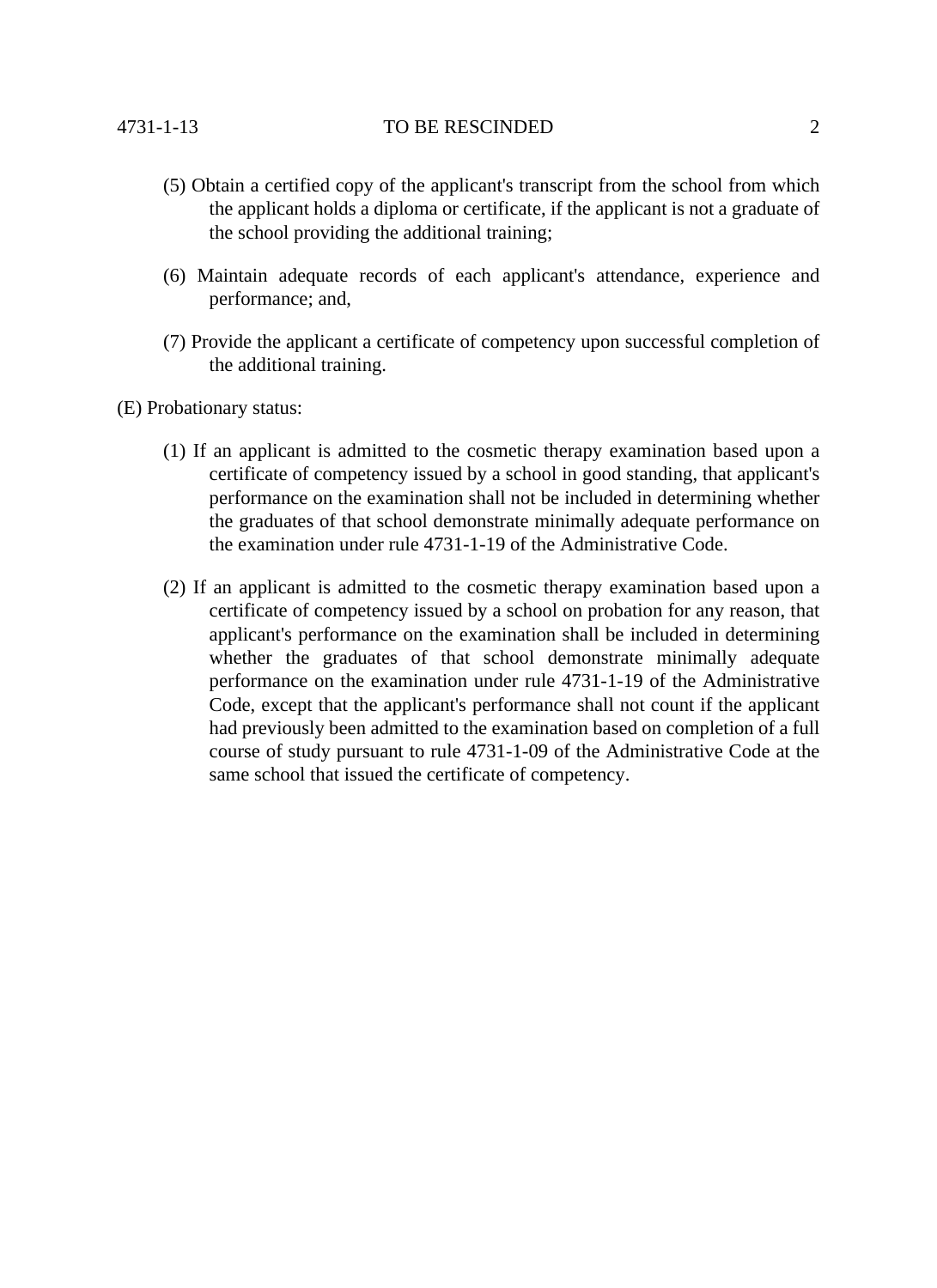| Effective:                    | 3/30/2020 |
|-------------------------------|-----------|
| Five Year Review (FYR) Dates: | 7/5/2019  |

Certification

09/12/2019

Date

Promulgated Under: 119.03 Statutory Authority: 4731.05, 4731.15<br>
Rule Amplifies: 4731.15, 4731.19 Rule Amplifies:<br>Prior Effective Dates:

06/30/2001, 02/28/2004, 01/24/2012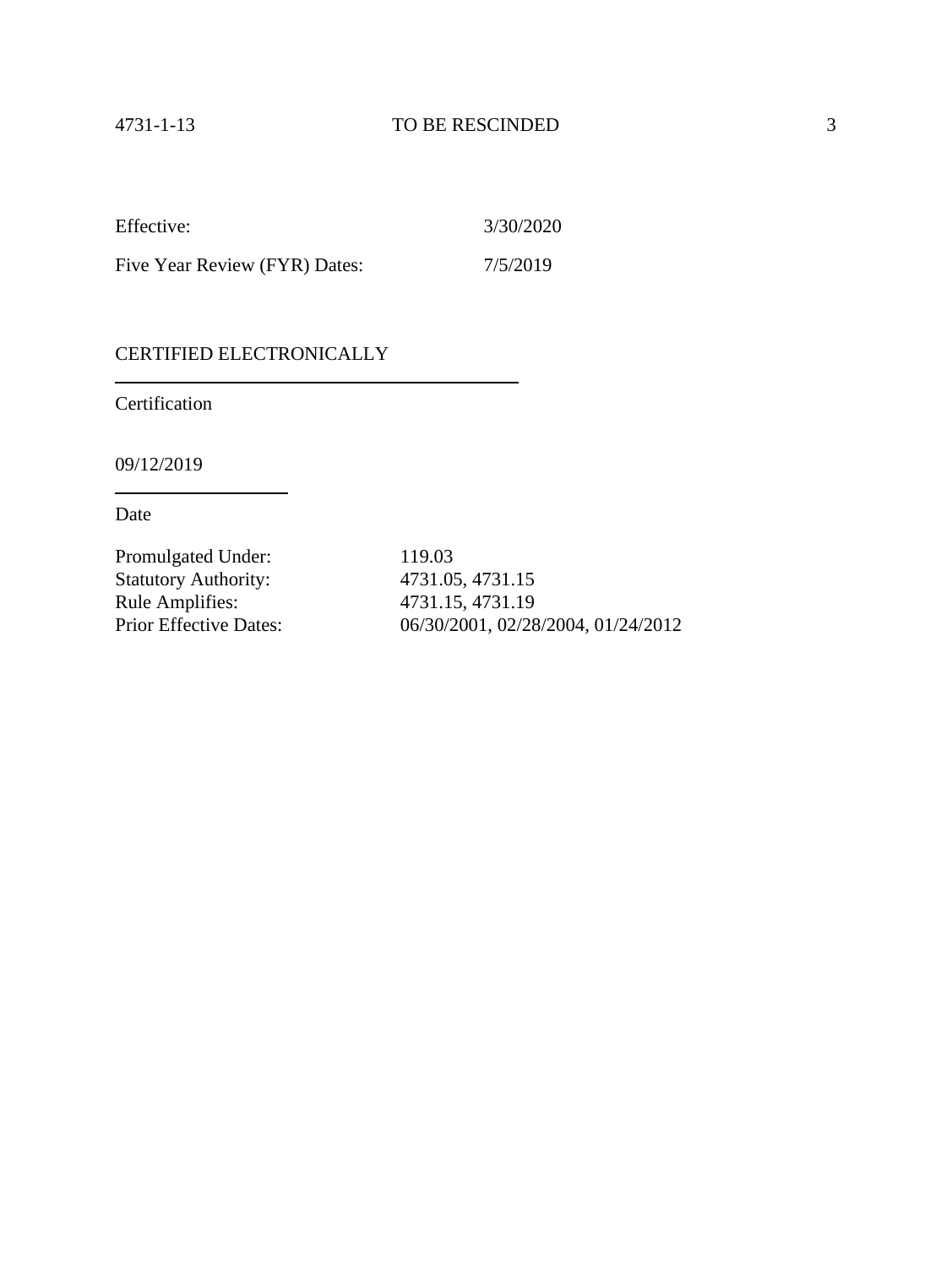# 4731-1-18 **Grounds for suspension, revocation or denial of certificate of good standing; hearing rights.**

- (A) The board may refuse to issue or renew, suspend, place on probation, or permanently revoke a certificate of good standing for any one or any combination of the following causes:
	- (1) Non-compliance with or failure to fulfill the provisions of this chapter of the Administrative Code or applicable provisions of Chapter 4731. of the Revised Code;
	- (2) Furnishing of false, misleading, or incomplete information requested by the board;
	- (3) The signing of an application or the holding of a certificate of good standing by a person who has pleaded guilty or has been found guilty of a felony or has pleaded guilty or been found guilty of a crime involving moral turpitude;
	- (4) The signing of an application or the holding of a certificate of good standing by a person who has been disciplined by the board pursuant to section 4731.22 of the Revised Code;
	- (5) Violation of any commitment made in an application for a certificate of good standing; or
	- (6) Discrimination in the acceptance and education of students upon the basis of race, color, religion, sex, or national origin;
	- (7) Failure of a school's graduates to demonstrate minimally adequate performance on the MBLEx or the cosmetic therapy exam CCE examination as determined under paragraph (A) of rule 4731-1-19 of the Administrative Code; or
	- (8) Failure to provide the notice required in paragraph (B) of rule 4731-1-15 of the Administrative Code.
- (B) If the board proposes to refuse to issue or renew, suspend, place on probation, or permanently revoke a certificate of good standing or provisional certificate of good standing, the applicant or the certificate holder shall be entitled to a hearing such proposal. Notice and hearing requirements will be in compliance with the provisions of Chapter 119. of the Revised Code and any rules adopted by the board.
- (C) In determining the effective date of any suspension or permanent revocation of a certificate, the board shall take into consideration those students currently enrolled in the course of instruction subject to the permanent revocation or suspension.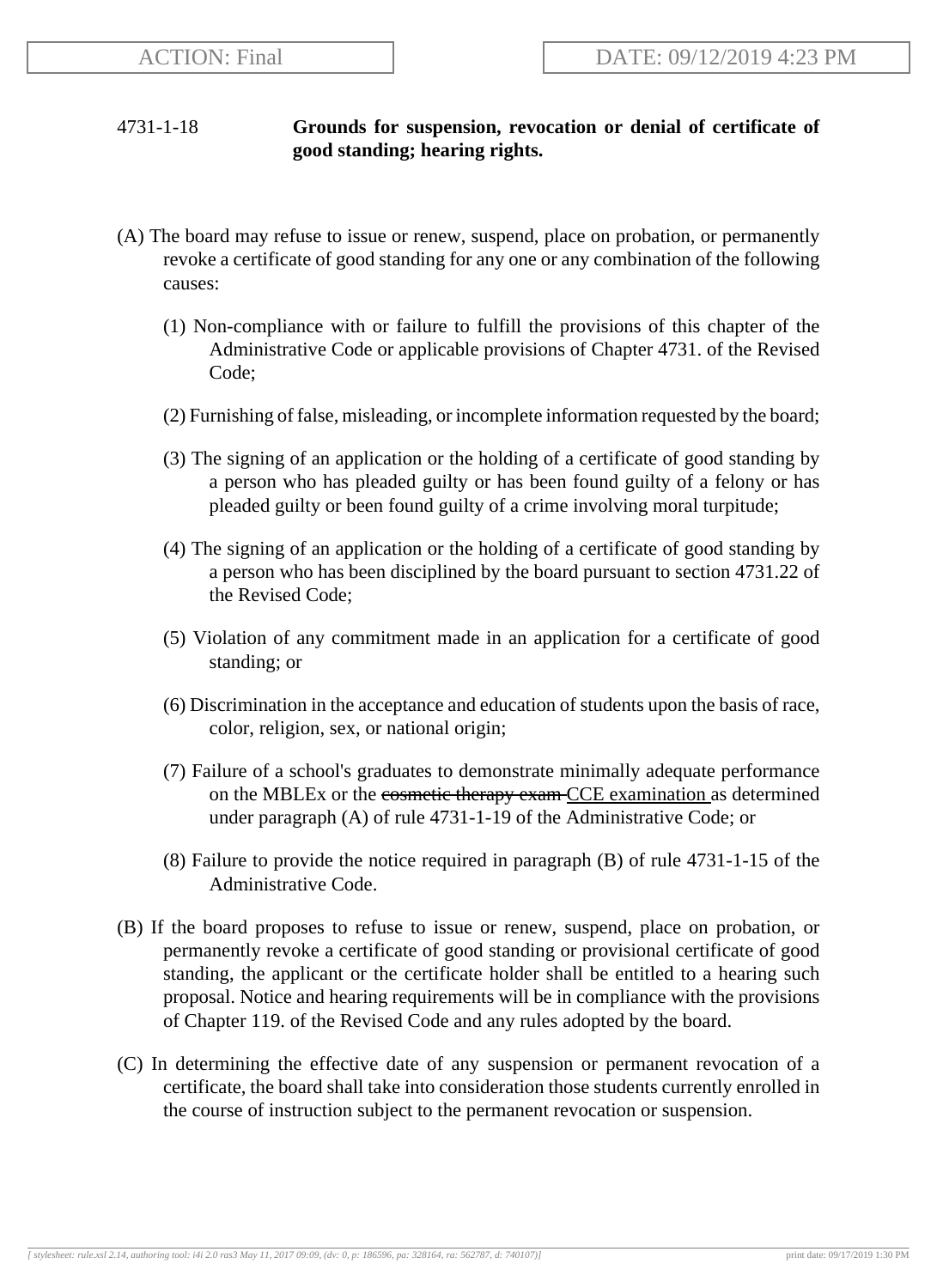Effective: 3/30/2020

Five Year Review (FYR) Dates:  $7/5/2019$  and  $03/30/2025$ 

## CERTIFIED ELECTRONICALLY

Certification

09/12/2019

Date

Promulgated Under: 119.03 Statutory Authority: 4731.05, 4731.15 Rule Amplifies: 4731.15, 4731.16<br>Prior Effective Dates: 06/17/1991, 06/30

06/17/1991, 06/30/2001, 01/24/2012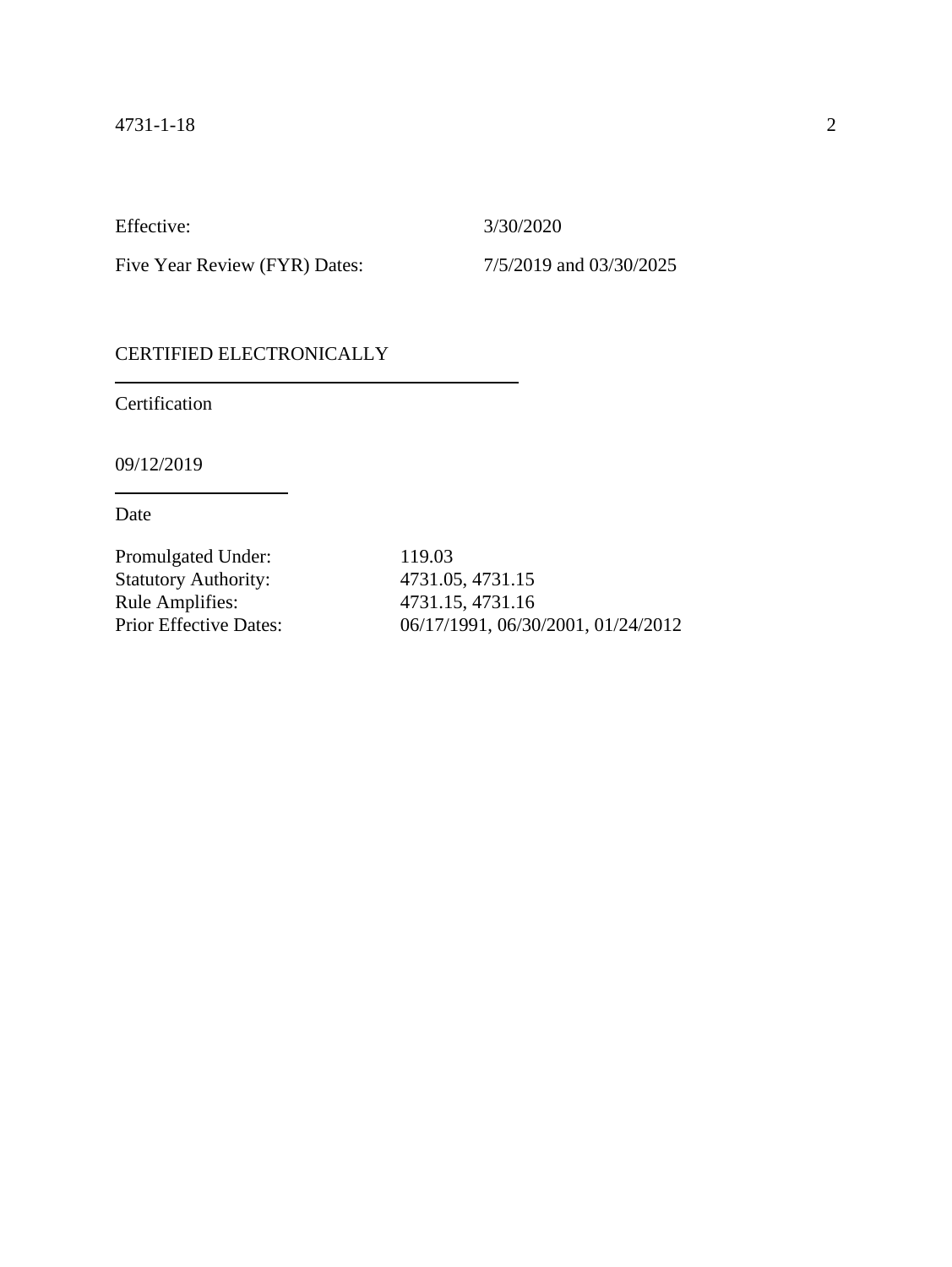#### 4731-1-19 **Probationary status.**

- (A) If the graduates of a course of instruction at any limited branch school holding a certificate of good standing fail to demonstrate minimally adequate performance as determined by the board on its limited branch examination for cosmetic therapy or the MBLEx for massage therapy, the board may place that school's certificate of good standing on probationary status.
	- (1) Graduates of a course of instruction in cosmetic therapy at a limited branch school shall be deemed to have failed to demonstrate minimally adequate performance on the limited branch examination if:
		- (a) The overall licensure pass rate for all first time applicants from that school on each of the immediately previous three examinations at which the school had applicants was below seventy-five per cent and such a finding is supported by other relevant factors as he board may deem appropriate; or
		- (b) That school ranked in the lower fifty per cent of licensure pass rates for all schools for the previous three examinations and such a finding is supported by other relevant factors as the board may deem appropriate.
	- (2) Graduates of a course of instruction in massage therapy at a limited branch school shall be deemed to have failed to demonstrate minimally adequate performance on the examination if:
		- (a) The average overall licensure score for all first time test takers from that school during the past calendar year was below the established passing score for the examination for that year; and
		- (b) Such a finding is supported by other relevant factors as the board may deem appropriate.
- (B) If a certificate of good standing is placed on probationary status and graduates of that course of instruction fail to demonstrate improved performance as determined by the board during the succeeding twelve months, the board may refuse to renew, or revoke or suspend that certificate.
	- (1) In determining whether graduates of a course of instruction in cosmetic therapy at a limited branch school have demonstrated improved performance the board shall review all of the following: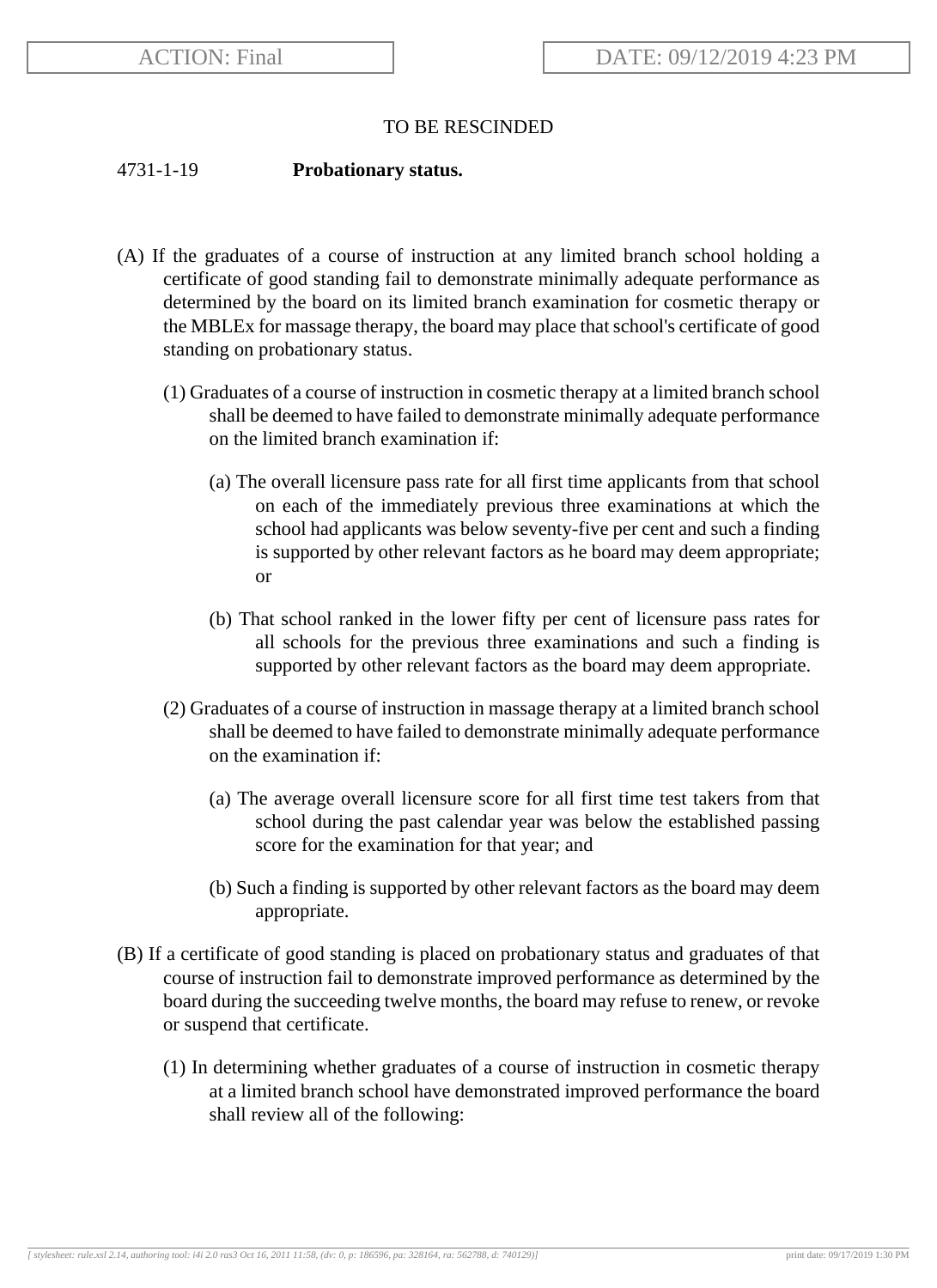- (a) Whether the overall licensure pass rate for all first time applicants from that school for each examination during the previous year is above seventyfive per cent; or
- (b) Whether that school ranks in the upper fifty per cent of licensure pass rates for all schools during the previous year.
- (2) In determining whether graduates of a course of instruction in massage therapy at a limited branch school have demonstrated improved performance the board shall review the following:
	- (a) Whether the average overall licensure score for all first time test takers from that school during the previous calendar year is above the established passing score for the examination; and
	- (b) Such other relevant factors as the board may deem appropriate.
- (C) If the board proposes to refuse to issue or renew, suspend, place on probation, or revoke a certificate of good standing, the certificate holder shall be entitled to a hearing on such proposal. Notice and hearing requirements will be in compliance with the provisions of Chapter 119. of the Revised Code and with any rules adopted by the board.
- (D) No partner, officer or stockholder of a school that is on probation shall be permitted to apply for a certificate of good standing for a new school.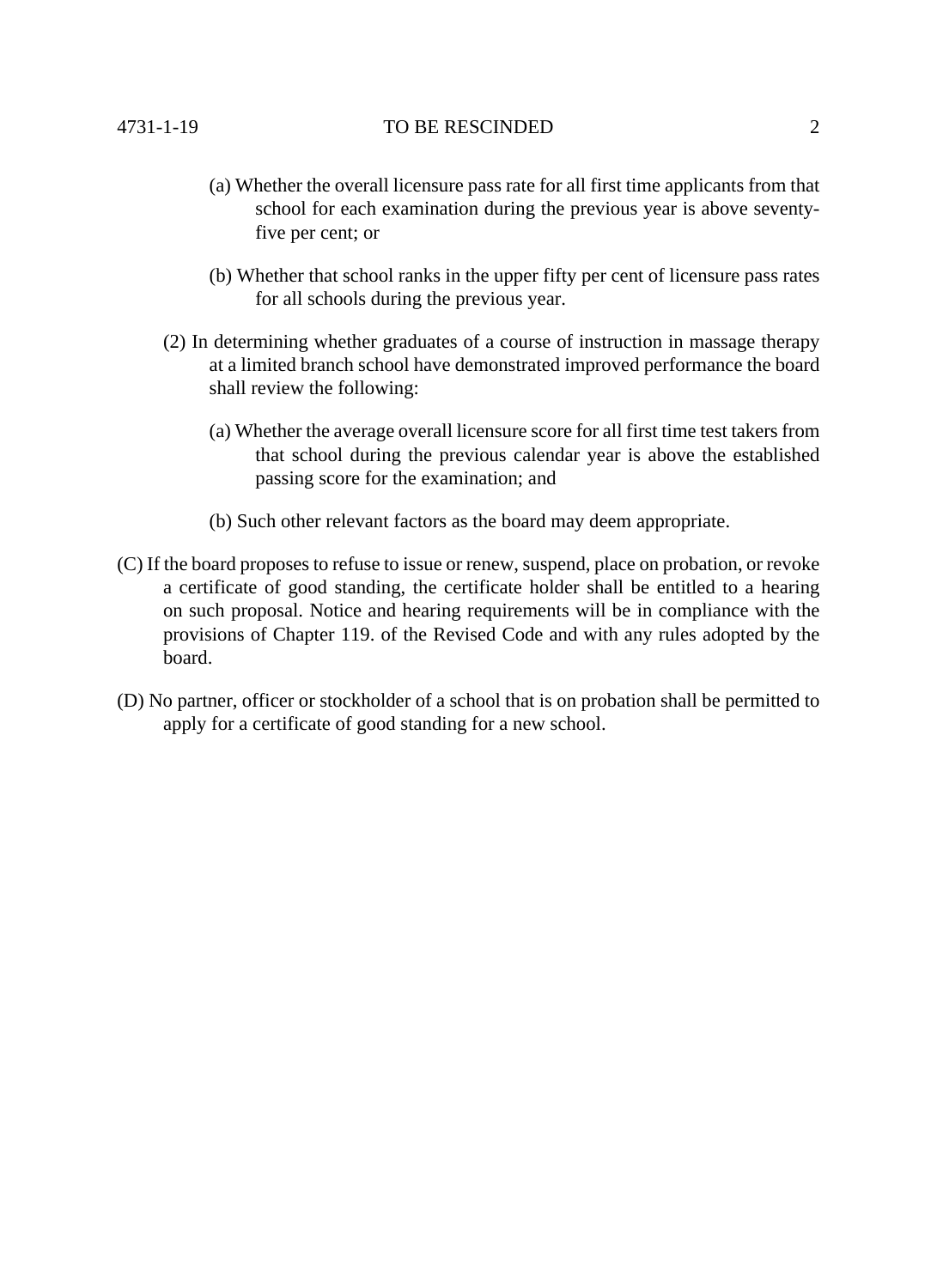| Effective:                    | 3/30/2020 |
|-------------------------------|-----------|
| Five Year Review (FYR) Dates: | 7/5/2019  |

Certification

09/12/2019

Date

Promulgated Under: 119.03<br>Statutory Authority: 4731.05, 4731.15 Statutory Authority: Rule Amplifies: 4731.16<br>Prior Effective Dates: 02/28/20

02/28/2003, 01/24/2012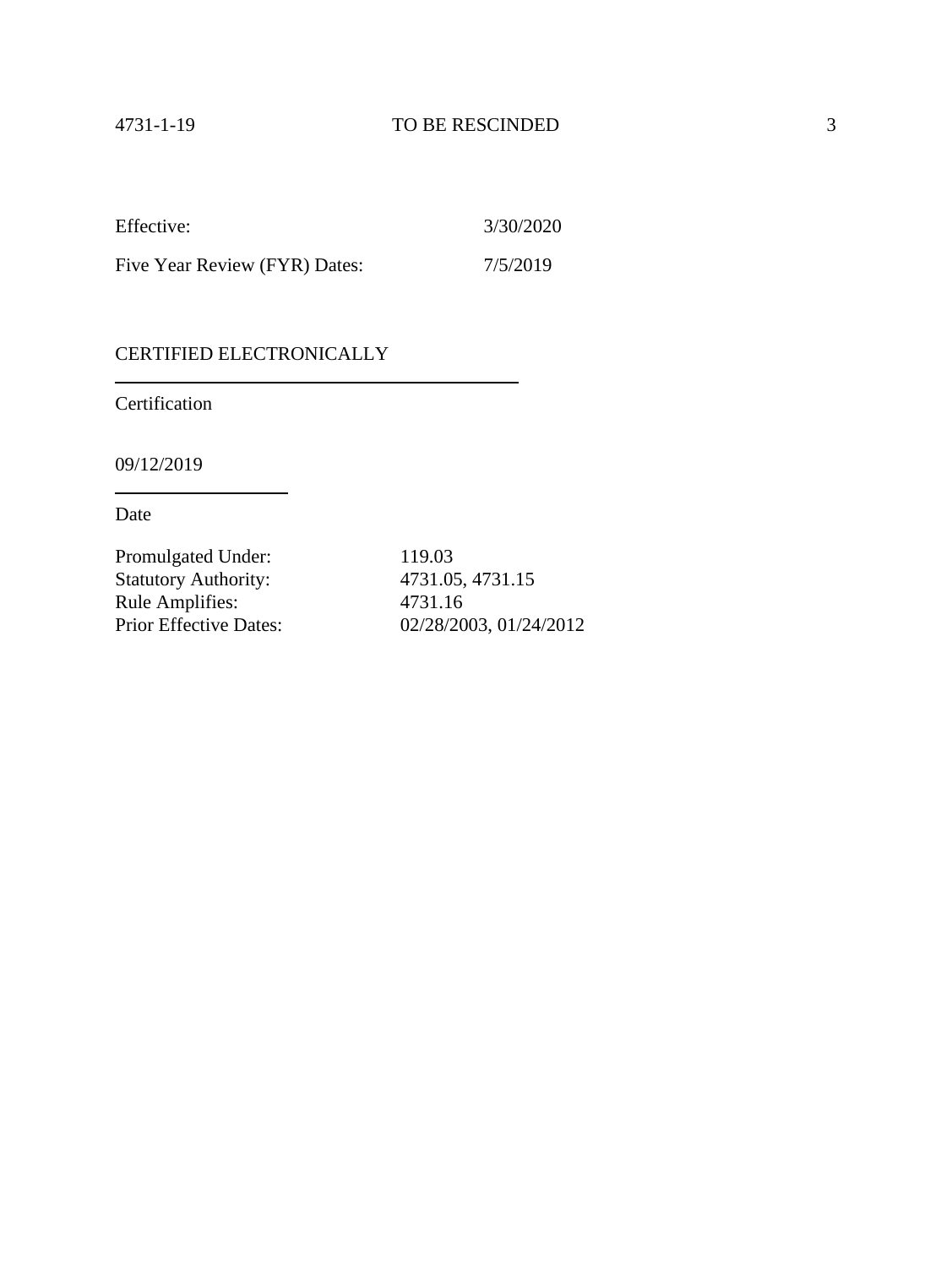# 4731-1-19 **Probationary status of a limited branch school.**

- (A) If the graduates of a course of instruction at any limited branch school holding a certificate of good standing collectively fail to demonstrate minimally adequate performance as determined by the board on the CCE examination for cosmetic therapy or the MBLEx for massage therapy, the board may place that school's certificate of good standing on probationary status.
	- (1) Graduates of a course of instruction in cosmetic therapy at a limited branch school shall be deemed to have failed to demonstrate minimally adequate performance on the CCE examination if:
		- (a) The average overall examination score for all first time test takers from that school during the past calendar year was below the established passing score for the examination for that year;and
		- (b) Such a finding is supported by other relevant factors as the board may deem appropriate.
	- (2) Graduates of a course of instruction in massage therapy at a limited branch school shall be deemed to have failed to demonstrate minimally adequate performance on the MBLEx if:
		- (a) The average overall examination score for all first time test takers from that school during the past calendar year was below the established passing score for the examination for that year; and
		- (b) Such a finding is supported by other relevant factors as the board may deem appropriate.
- (B) If a certificate of good standing of a limited branch school is placed on probationary status and graduates of that course of instruction collectively fail to demonstrate improved performance as determined by the board during the succeeding twelve months, the board may refuse to renew, or revoke or suspend that certificate.
	- (1) In determining whether graduates of a course of instruction in cosmetic therapy at a limited branch school have demonstrated improved performance the board shall review the following:
		- (a) Whether the overall examination score for all first time test takers from that school during the previous calendar year is above the established passing score for the examination;and
		- (b) Such other relevant factors as the board may deem appropriate.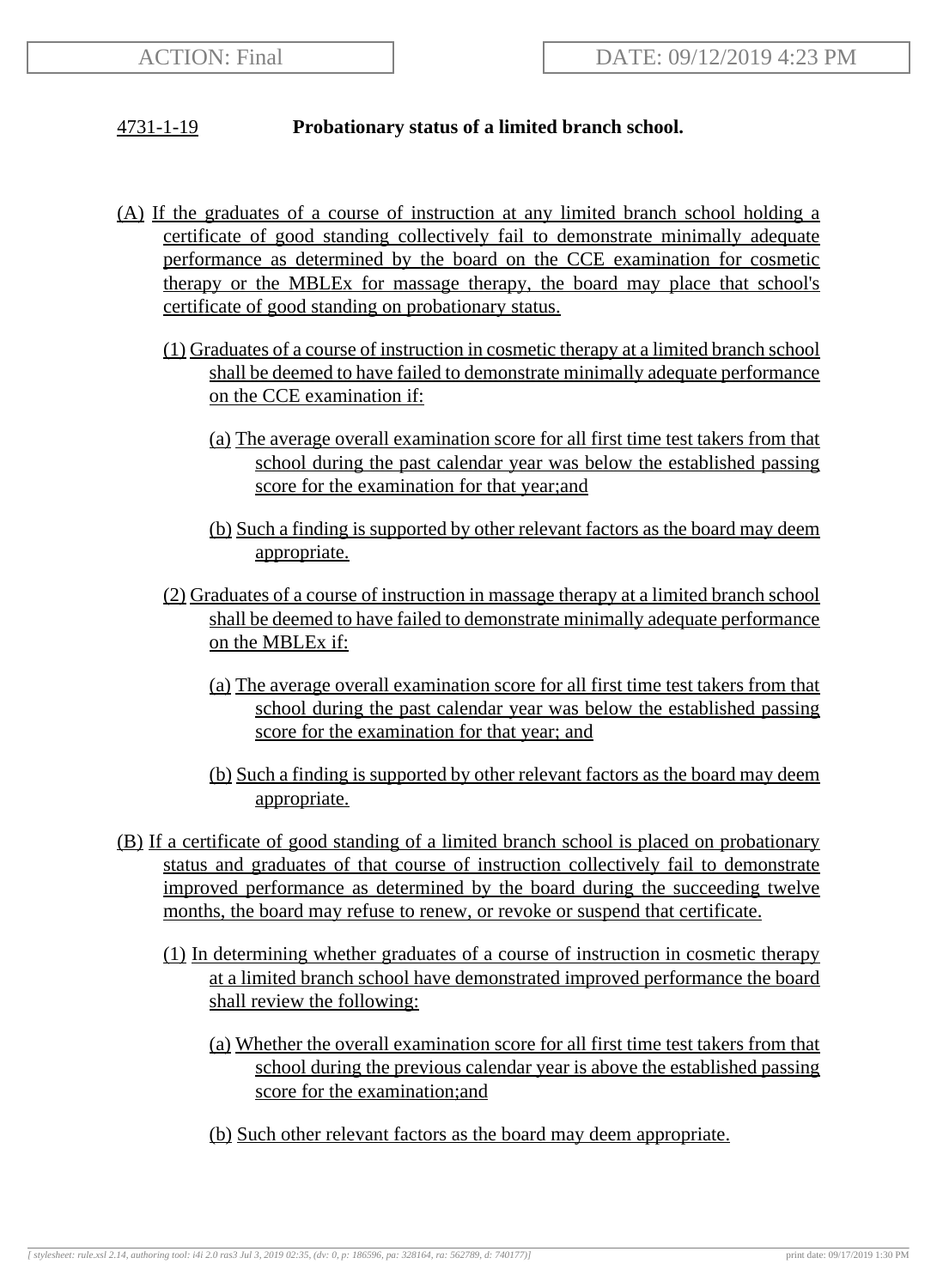- (2) In determining whether graduates of a course of instruction in massage therapy at a limited branch school have demonstrated improved performance the board shall review the following:
	- (a) Whether the average overall examination score for all first time test takers from that school during the previous calendar year is above the established passing score for the examination; and
	- (b) Such other relevant factors as the board may deem appropriate.
- (C) If the board proposes to refuse to issue or renew, suspend, place on probation, or revoke a certificate of good standing, the certificate holder shall be entitled to a hearing on such proposal. Notice and hearing requirements will be in compliance with the provisions of Chapter 119. of the Revised Code and with any rules adopted by the board.
- (D) No partner, officer or stockholder of a school that is on probation shall be permitted to apply for a certificate of good standing for a new school.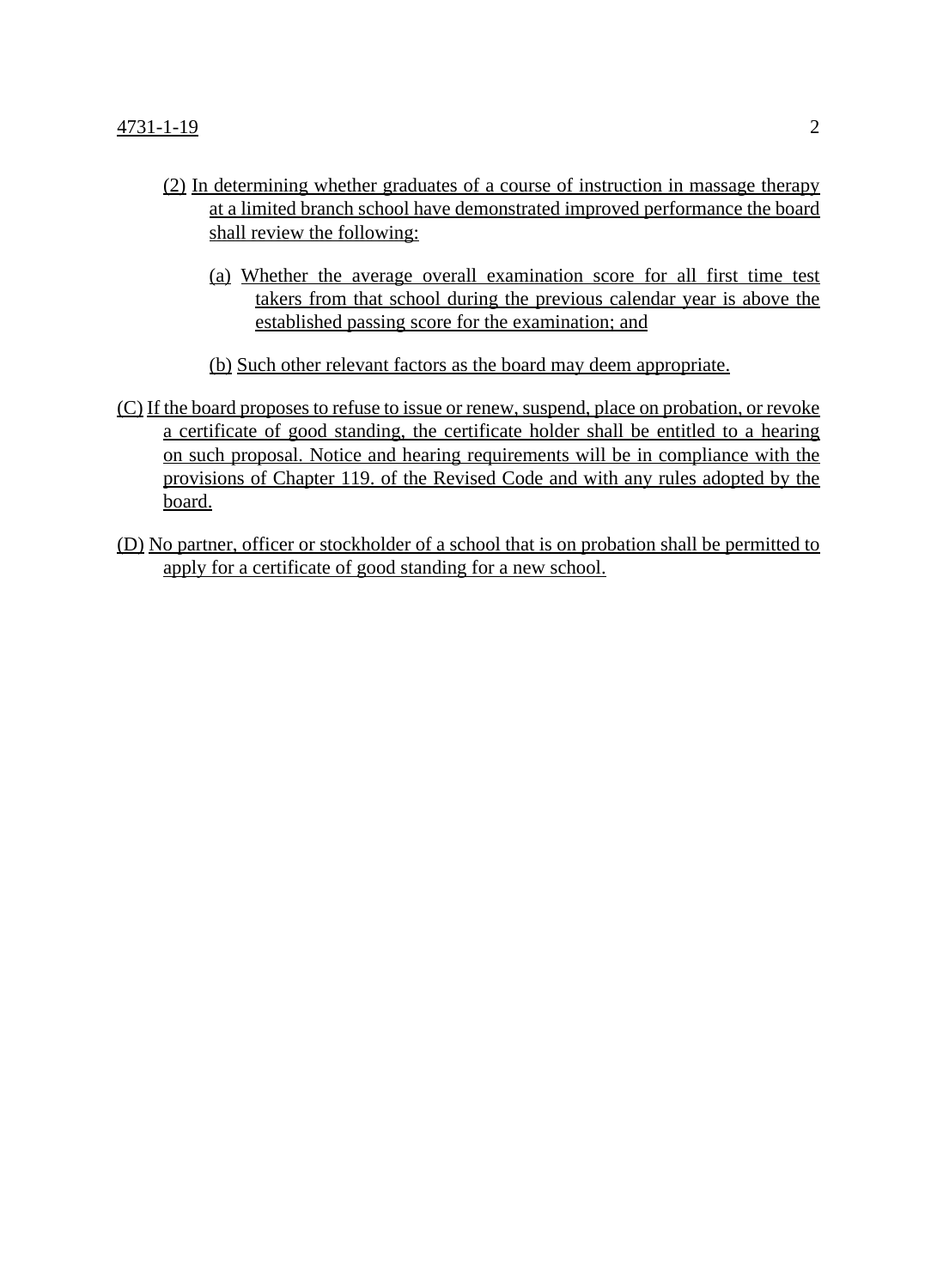| Replaces:                     | 4731-1-19  |
|-------------------------------|------------|
| Effective:                    | 3/30/2020  |
| Five Year Review (FYR) Dates: | 03/30/2025 |

Certification

09/12/2019

Date

Promulgated Under: 119.03 Statutory Authority: 4731.05, 4731.15 Rule Amplifies: 4731.16<br>Prior Effective Dates: 02/28/20

02/28/2003, 01/24/2012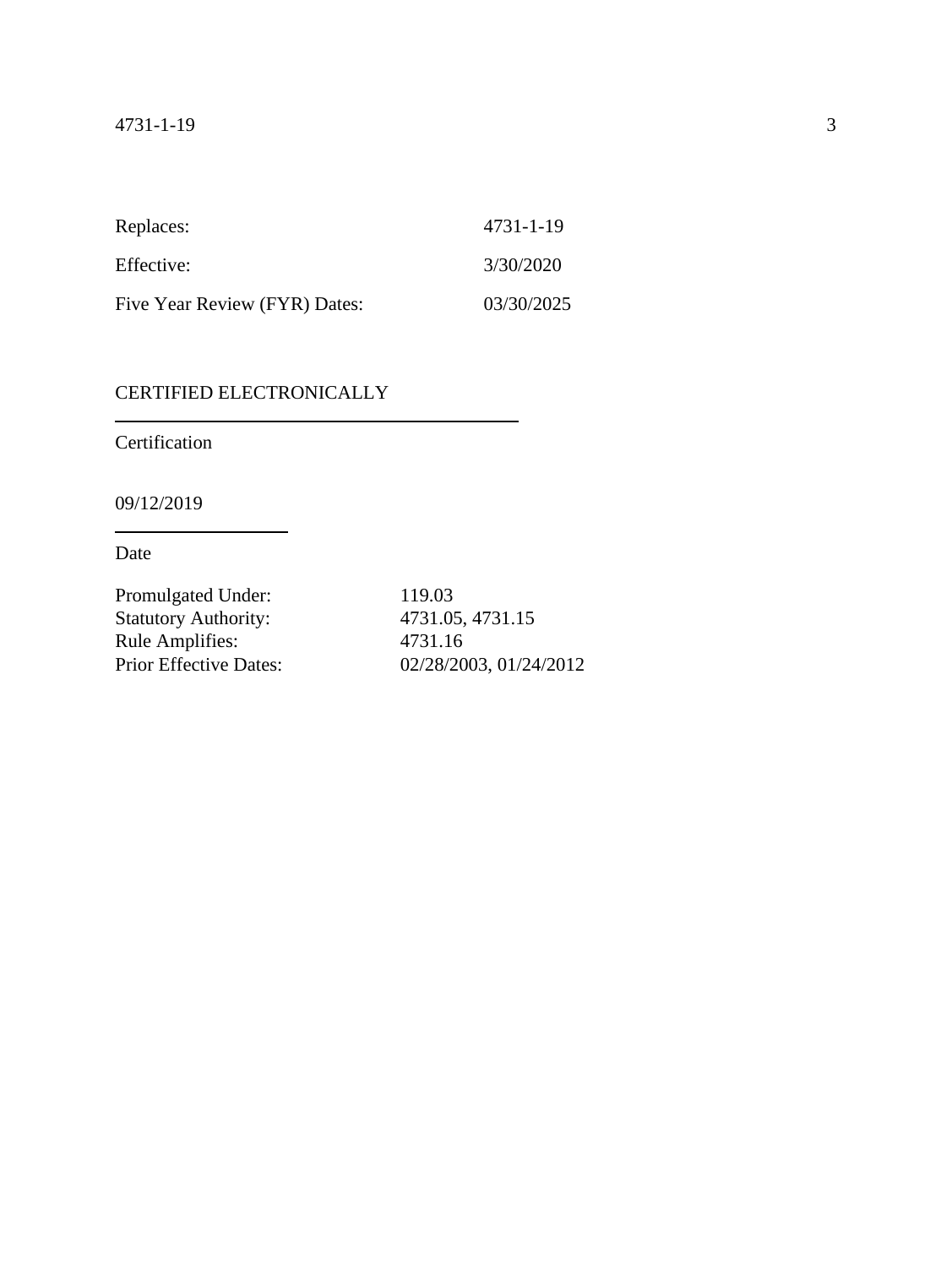## 4731-1-08 **Continuing cosmetic therapy education requirements for registration or reinstatement of a license to practice cosmetic therapy.**

- (A) "License registration" is the extension of a current license by fulfilling the requirements of division (C) of section 4731.15 and section 4731.155 of the Revised Code.
- (B) "License reinstatement" is the return of a license which has lapsed or been in a suspended or inactive status for two years or less for any reason including a failure to comply with division (C) of section 4731.15 and section 4731.155 of the Revised Code.
- (C) On or before the expiration dates established in table 1 of this rule, each applicant for license registration shall certify to the board that since the start of the applicant's registration period, the applicant has completed twenty-five hours of "Continuing Cosmetic Therapy Education" (hereinafter "CCTE") less any reduction in hours allowed by the board under paragraph  $(J)$  or  $(K)$  of this rule.

| First Initial of Last Name | <b>License Expiration Date</b> |
|----------------------------|--------------------------------|
| $A-B$                      | July of odd numbered years     |
| $C-D$                      | April of odd numbered years    |
| $E-G$                      | January of odd numbered years  |
| $H-K$                      | October of odd numbered years  |
| $L-M$                      | July of even numbered years    |
| $N-R$                      | April of even numbered years   |
| S                          | January of even numbered years |
| $T-Z$                      | October of odd numbered years  |

Table 1

(D) All applicants who file for license reinstatement shall certify to the board that in the preceding two years, they have completed the twenty-five hour CCTE requirement less any reduction in hours allowed by the board under paragraph (J) or (K) of this rule.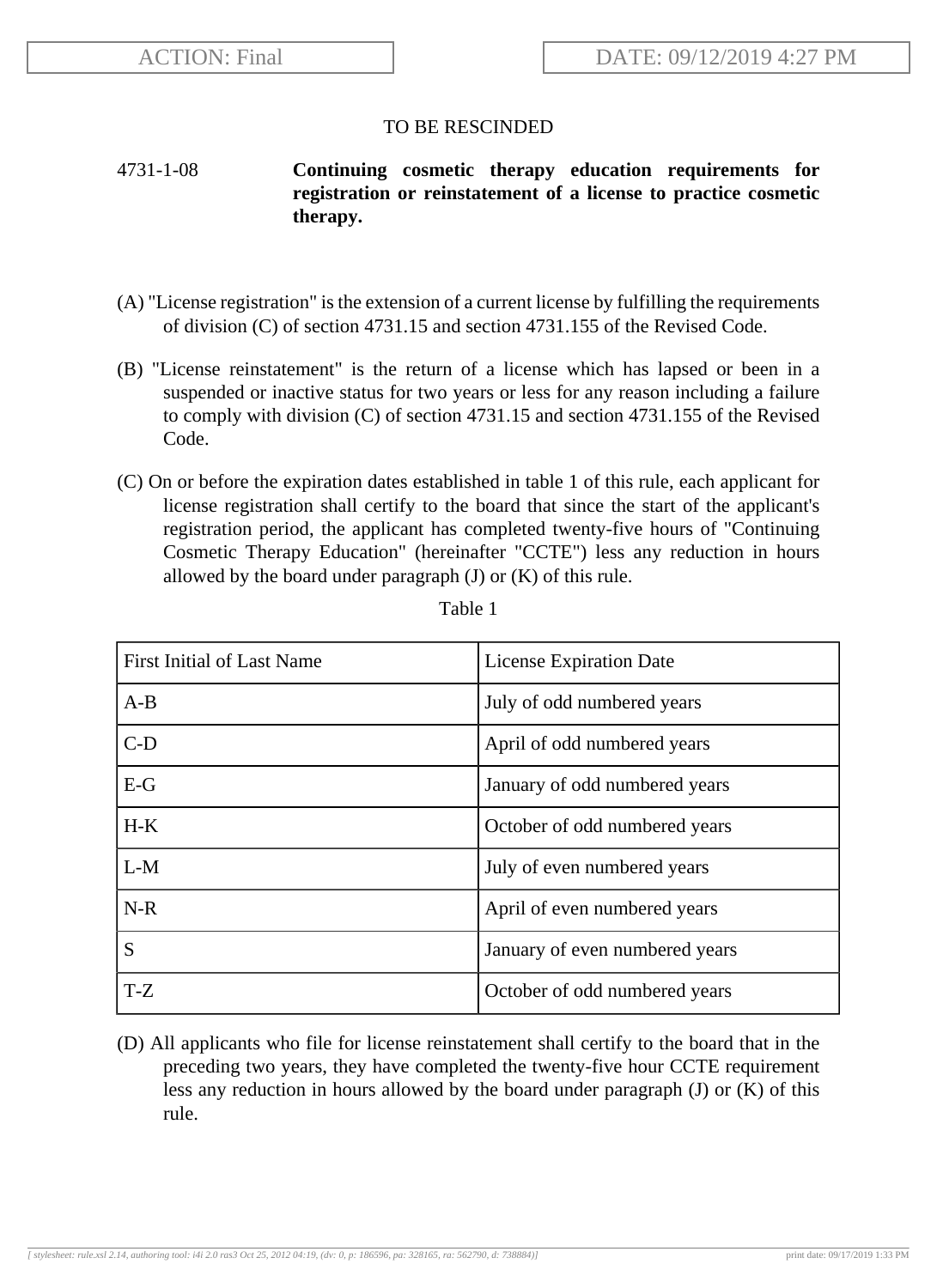- (E) If a person has not completed the requisite hours of CCTE, that person is not eligible for license registration or license reinstatement until such time as those hours have been completed. Any CCTE undertaken after the end of a registration period and utilized for purposes of registering or reinstating a suspended license cannot also be utilized to meet the CCTE requirement for the current registration period.
- (F) Persons who are residing or practicing outside Ohio, who are not working in the cosmetic therapy profession, or who are retired from practice, but who wish to register or reinstate their licenses to practice cosmetic therapy in Ohio, are not exempt from the CCTE requirements of section 4731.155 of the Revised Code and this chapter of the Administrative Code.
- (G) The certification required by paragraphs (C) and (D) of this rule shall be evidence of completion of the CCTE requirement as set forth in section 4731.155 of the Revised Code, provided that:
	- (1) The board may randomly select applications for verification that all CCTE requirements have been met. Persons whose applications are selected shall submit additional documentation of compliance with CCTE requirements as the board may require.
	- (2) Applicants shall keep detailed records of CCTE hours taken. Records of all CCTE undertaken shall be retained by the applicant for one year after the end of the registration period.
		- At a minimum, the following information must be retained:
		- (a) Description of the CCTE activity;
		- (b) The location of the CCTE activity;
		- (c) The dates of attendance;
		- (d) The hours of each CCTE activity; and
		- (e) Any available documentation of the completion of the CCTE activity.

All records of CCTE activity shall be kept available for agents of the board for review.

(H) Failure to maintain records rebuts the presumption established in paragraph (G) of this rule that the CCTE requirements have been completed.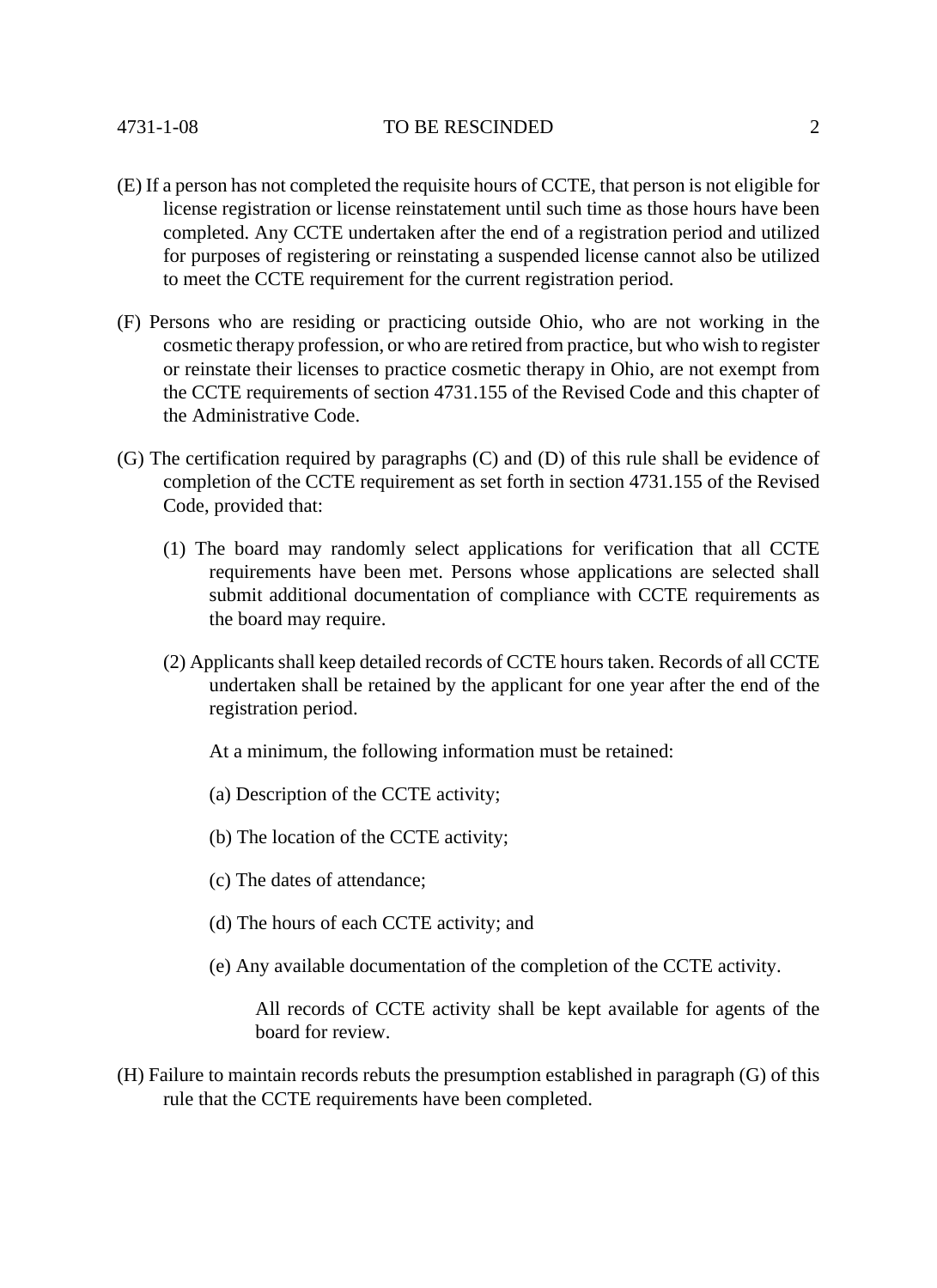- (I) Nothing in this rule shall limit the board's authority to investigate and take action under section 4731.22 of the Revised Code.
- (J) Reduction of hours can be granted on an individual basis to those who have been ill for more than six consecutive months or out of the United States for more than six consecutive months during the registration period . The applicant will have the burden of establishing that that person's illness or absence affected that person's reasonable opportunity to participate in CCTE activities. One hour will be subtracted from the CCTE requirement for each month which is approved for reduction of hours. Applications for reduction of hours are available upon written request to the state medical board. Applications should be completed by the applicant and submitted to the board at least sixty days prior to the end of the registration period.
- (K) The CCTE requirement for persons licensed after the start of a registration period or for whom the license has been restored shall be computed in the following manner:
	- (1) If the license is initially issued prior to the first day of the second year of the registration period, the licensee shall be required to earn tweleve and one-half total hours;
	- (2) If the license is issued on or after the first day of the second year of the registration period and prior to the first day of the eighteenth month of that period, the licensee shall be required to earn six total hours;
	- (3) If the license is issued on or after the first day of the eighteenth month of the registration period, the licensee shall not be required to earn any hours of CCTE credits for that period.
- (L) A person who files an application for registration within the time and in the manner provided by sections 4731.15 and 4731.155 of the Revised Code and rule 4731-1-11 of the Administrative Code shall not be required to discontinue practice merely because of the failure of the board to act on that person's application.
- (M) If the board proposes to refuse to register, reinstate, or restore a license for failure to meet the requirements of section 4731.155 of the Revised Code, or because of a failure to meet any of the requirements of rule 4731-1-11 of the Administrative Code, the applicant shall be entitled to a hearing on the issue of such proposed denial. Notice and hearing requirements incident to such proposed denial will be in compliance with the provisions of Chapter 119. of the Revised Code.
- (N) Board approval of courses
	- (1) A course, seminar, or speaker session shall be deemed approved by the board if the board, in its discretion, determines it is: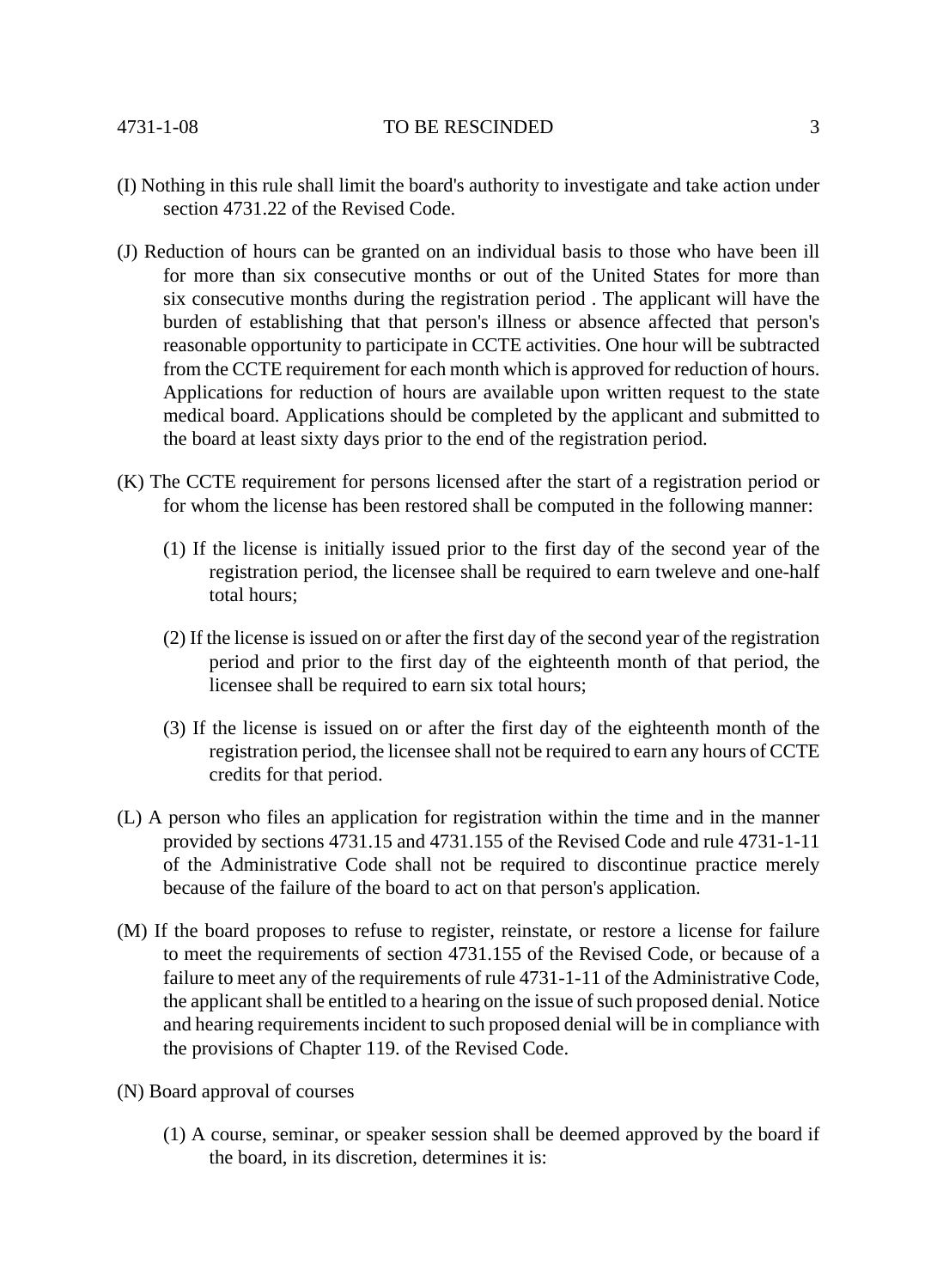- (a) Relevant to the clinical practice of cosmetic therapy; and
- (b) Offered by one of the following entities:
	- (i) A college or university approved by the state department of education;
	- (ii) A state or national professional cosmetic therapy or electrology association comprised of more than fifty persons licensed to practice cosmetic therapy or electrolysis;
	- (iii) A cosmetic therapy school approved by the board pursuant to this chapter of the Administrative Code; or
	- (iv) A health department or hospital which offers programs which had been previously approved for continuing medical education (CME) credits or for continuing nursing education credits (CNE).
- (2) Home study coursework which meets the criteria of paragraph (N)(1) of this rule and which requires the individual seeking credit to take a written examination over the subject matter may be used to fulfill up to ten hours of the required CCTE each biennial registration period. The individual seeking to fulfill a portion of the required CCTE through home study coursework must have received written notification from the sponsoring entity that that person has been awarded a specified amount of CCTE credit.
- (3) Request for board approval of CCTE course.
	- (a) If a course, seminar, or speaker session is not deemed approved pursuant to paragraph (N)(1) of this rule, a cosmetic therapist may request that the board approve the course by submitting in writing, at least three months in advance of the course registration date, the following information on an application form provided by the board:
		- (i) Title, location, and date of the course;
		- (ii) Sponsoring agency;
		- (iii) Course objective and content;
		- (iv) Hours of study;
		- (v) Name of each instructor; and
		- (vi) Educational background and experience of each instructor.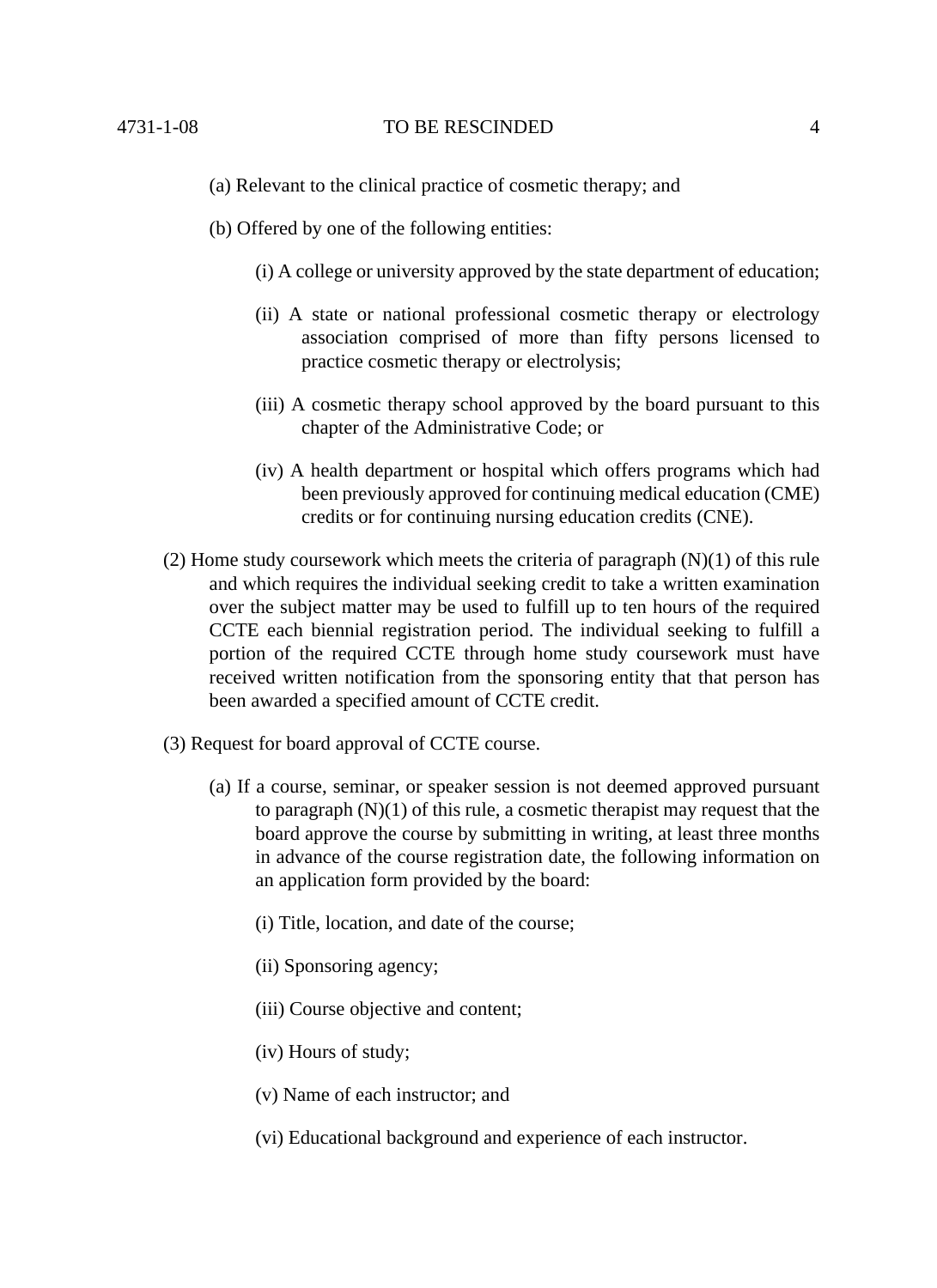- (b) At least one month in advance of the course registration date, the board shall notify the cosmetic therapist by mail of the decision as to whether the board approved the course.
- (c) A change in subject matter, length, or instructor of a course requires reapproval by the board.
- (d) If a cosmetic therapist has not received prior approval for continuing education units , the board reserves the right to deny recognition of the credits earned.
- (e) Home study coursework shall not be considered for approval by the board under this division.
- (4) Notwithstanding any other provision of this rule, courses, seminars, speaker sessions or home study coursework relating to office management, marketing, billing, or other similar topics are deemed not relevant to the clinical practice of cosmetic therapy.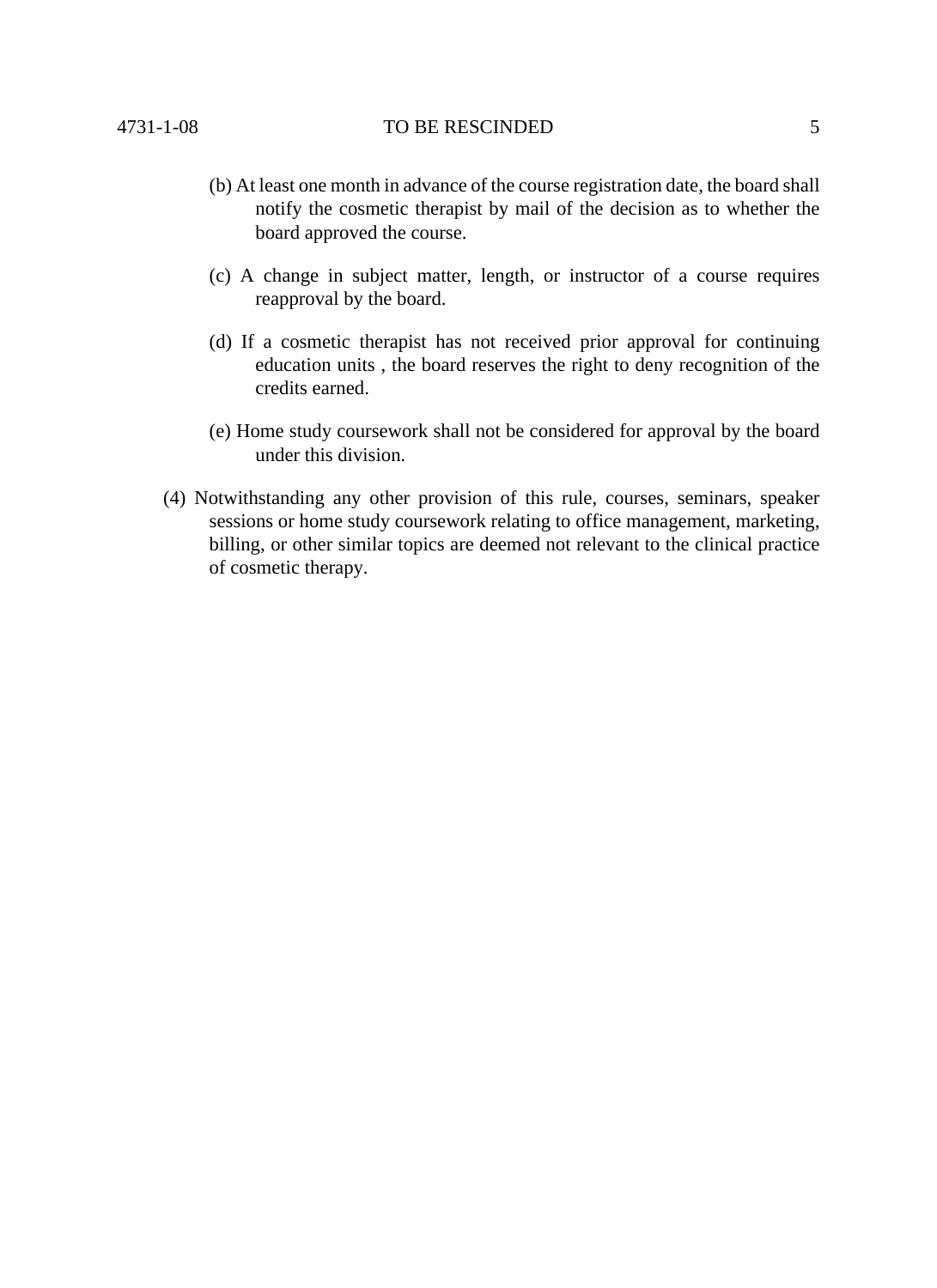| Effective:                    | 9/30/2019 |
|-------------------------------|-----------|
| Five Year Review (FYR) Dates: | 7/5/2019  |

Certification

09/12/2019

Date

Promulgated Under: 119.03 Statutory Authority: 4731.05, 4731.15 Rule Amplifies: 4731.05, 4731.15<br>Prior Effective Dates: 08/15/1993, 06/30

08/15/1993, 06/30/2001, 12/31/2012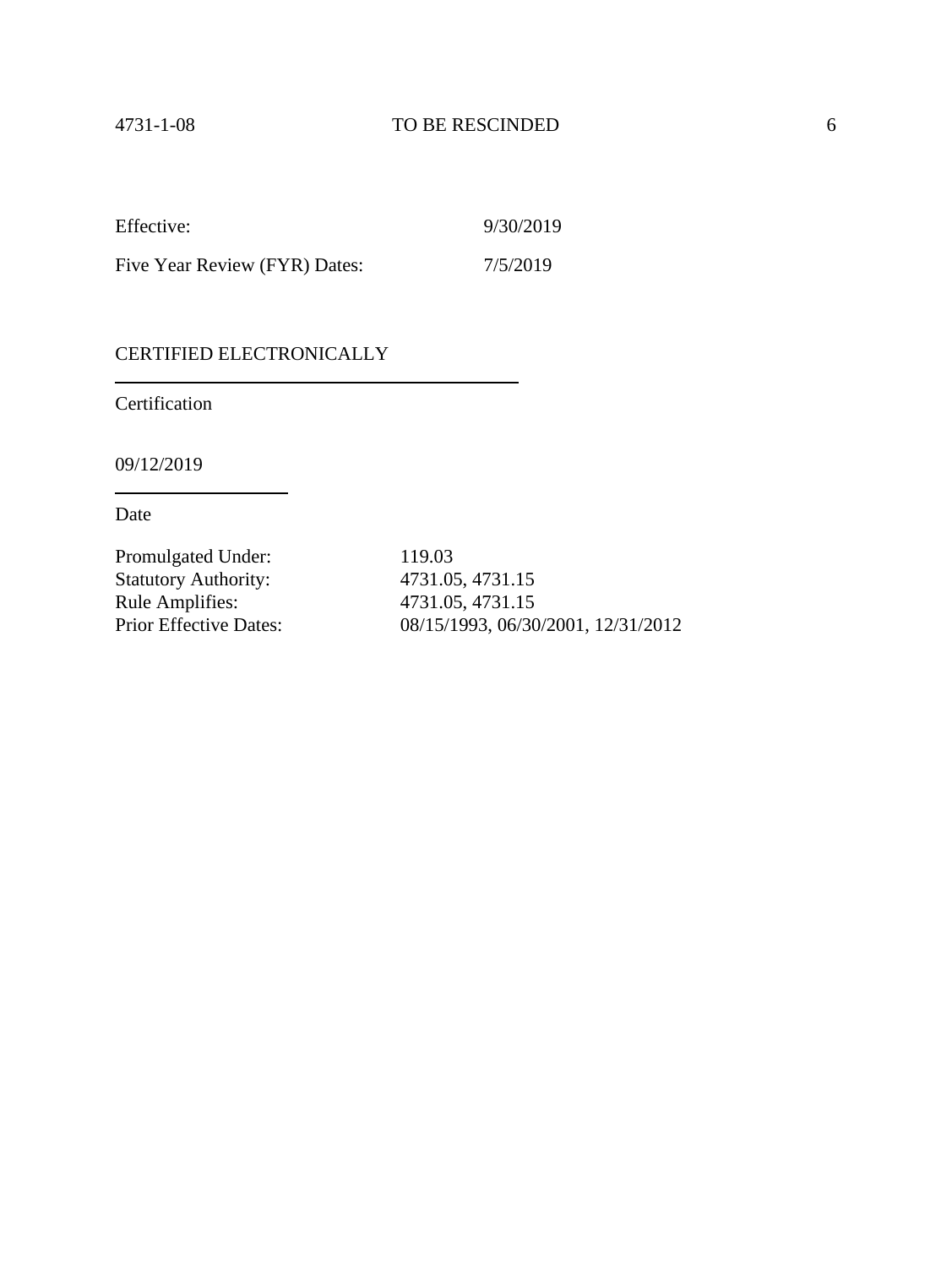# 4731-1-08 **Continuing cosmetic therapy education requirements for renewal, reinstatement, or restoration of a license to practice cosmetic therapy.**

- (A) "License renewal" is the extension of a current license by fulfilling the requirements of division (C) of section 4731.15 of the Revised Code and the continuing education requirements of this rule.
- (B) "License reinstatement" is the reactiviation of a license which has lapsed or been in a suspended or inactive status for two years or less for any reason including a failure to comply with division (C) of section 4731.15 of the Revised Code or the continuing education requirements of this rule.
- (C) "License restoration" is the reactivation of a license which has lapsed or been in a suspended or inactive status for more than two years for any reason including a failure to comply with division (C) of section 4731.15 of the Revised Code or the continuing education requirements of this rule.
- (D) On or before the expiration dates established in table 1 of this rule, each applicant for license renewal shall certify to the board that since the start of the applicant's registration period, the applicant has completed twelve hours of "Continuing Cosmetic Therapy Education" (hereinafter "CCTE") less any reduction in hours allowed by the board under paragraph  $(K)$  or  $(L)$  of this rule.

| <b>First Initial of Last Name</b> | <b>License Expiration Date</b> |
|-----------------------------------|--------------------------------|
| $A-B$                             | July of odd numbered years     |
| $C-D$                             | April of odd numbered years    |
| $E-G$                             | January of odd numbered years  |
| $H-K$                             | October of even numbered years |
| $L-M$                             | July of even numbered years    |
| $N-R$                             | April of even numbered years   |
| S                                 | January of even numbered years |
| $T-Z$                             | October of odd numbered years  |

Table 1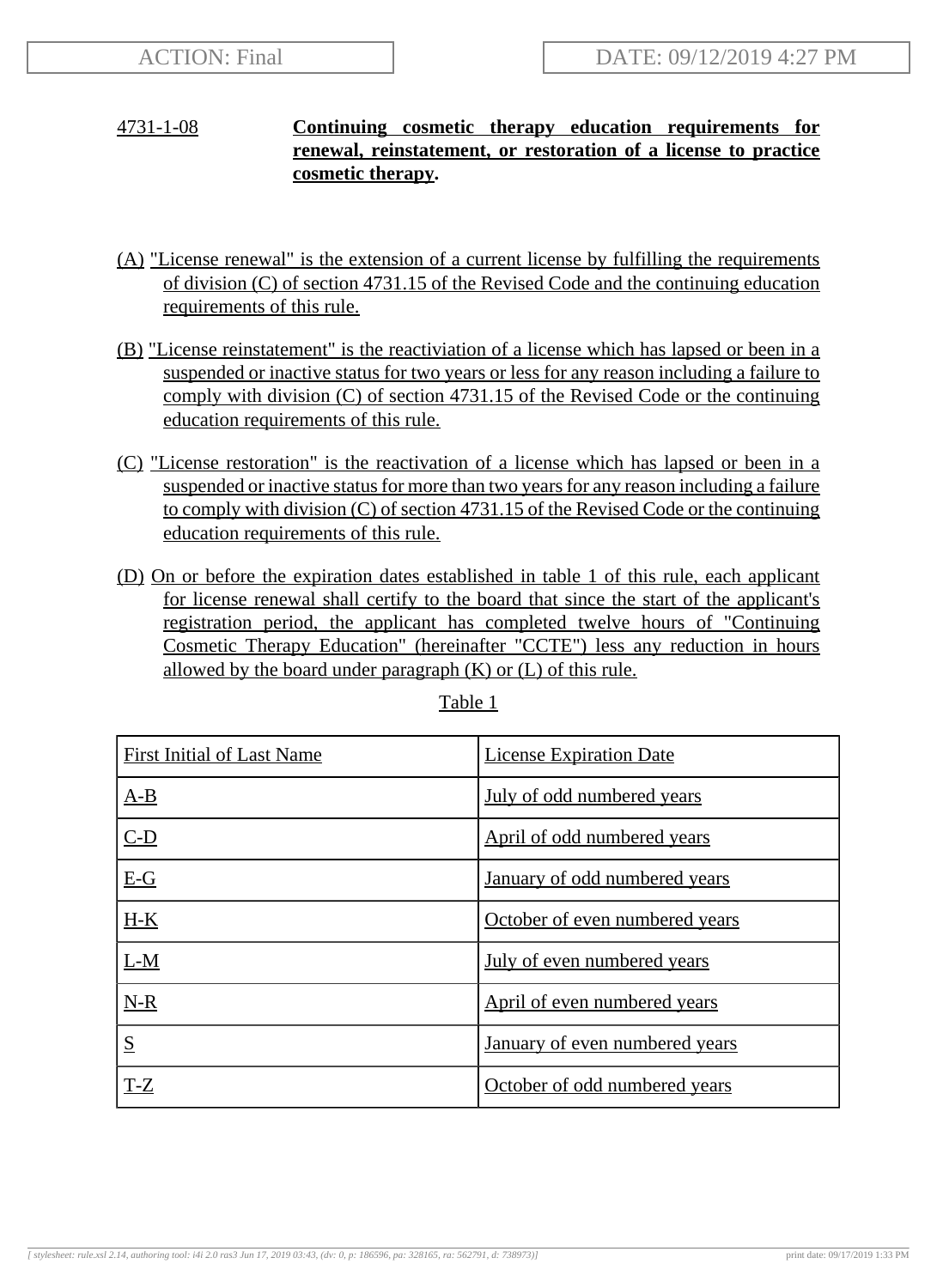- (E) All applicants who apply for license reinstatement shall certify to the board that in the preceding registration period, they have completed the twelve hour CCTE requirement less any reduction in hours allowed by the board under paragraph (K) or (L) of this rule.
- (F) All applicants who apply for license restoration shall have completed twelve hours of CCTE within the preceding two years from the date of the application.
- (G) If a person has not completed the requisite hours of CCTE, that person is not eligible for license renewal, reinstatement, or restoration until such time as those hours have been completed. Any CCTE undertaken after the end of a registration period and utilized for purposes of reinstatement or restoration of a suspended license cannot also be utilized to meet the CCTE requirement for the current registration period.
- (H) Persons who are residing or practicing out of the state who wish to renew or reinstate their license to practice cosmetic therapy in Ohio must complete the required CCTE within the registration period even though not currently residing or practicing in Ohio.
- (I) The certification required by paragraphs (D) and (E) of this rule shall be evidence of completion of the CCTE requirement as set forth in this rule, provided that:
	- (1) The board may randomly select applications for verification that all CCTE requirements have been met. Persons whose applications are selected shall submit additional documentation of compliance with CCTE requirements as the board may require.
	- (2) Records of all CCTE undertaken shall be retained for after the end of the registration period.Failure to maintain evidence of completion and supporting documentation as required by paragraph (N) of this rule rebuts the presumption established in paragraph (I) of this rule that the CCTE requirements have been completed.
- (J) Nothing in this rule shall limit the board's authority to investigate and take action under section 4731.22 of the Revised Code.
- (K) Reduction of hours can be granted on an individual basis to those who have been ill for more than six consecutive months or out of the United States for more than six consecutive months during the registration period. The applicant will have the burden of establishing that that person's illness or absence affected that person's reasonable opportunity to participate in CCTE activities. One half hour will be subtracted from the CCTE requirement for each month which is approved for reduction of hours. Requests for reduction of hours must be made in writing to the state medical board and submitted to the board at least sixty days prior to the end of the registration period.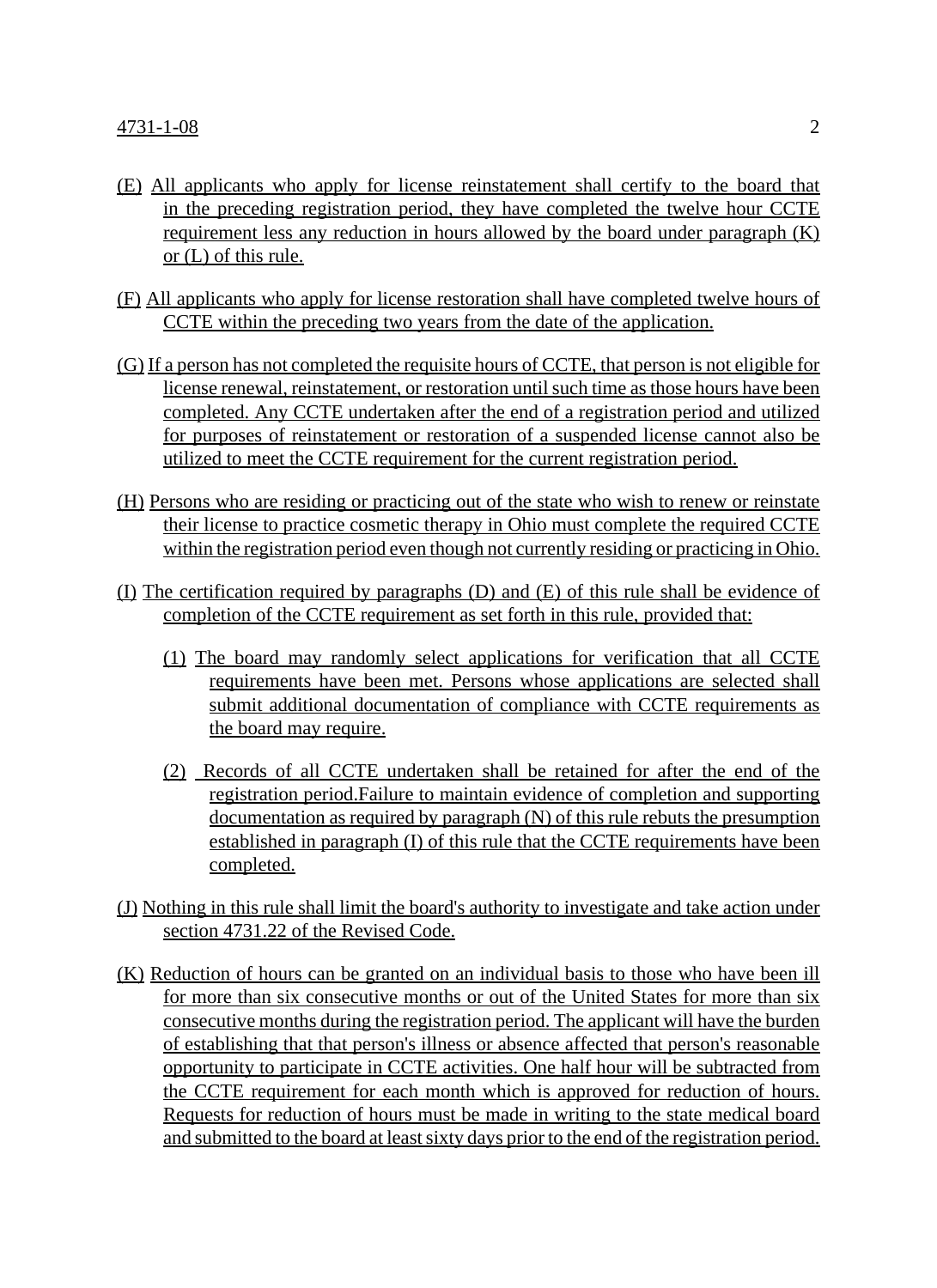- (L) The CCTE requirement for persons licensed after the start of a registration period or for whom the license has been restored shall be computed in the following manner:
	- (1) If the license is initially issued prior to the first day of the second year of the registration period, the licensee shall be required to earn six total hours;
	- (2) If the license is issued on or after the first day of the second year of the registration period and prior to the first day of the eighteenth month of that period, the licensee shall be required to earn three total hours;
	- (3) If the license is issued on or after the first day of the eighteenth month of the registration period, the licensee shall not be required to earn any hours of CCTE credits for that period.
- (M) If the board proposes to refuse to renew, reinstate, or restore a license for failure to meet the CCTE requirements of this rule, the applicant shall be entitled to a hearing on the issue of such proposed denial. Notice and hearing requirements incident to such proposed denial will be in compliance with the provisions of Chapter 119. of the Revised Code.
- (N) CCTE course requirements:
	- (1) All hours of CCTE shall be:
		- (a) In one or more of the following subject matter areas
			- (i) Laser hair removal;
			- (ii) Electrolysis/ETB/hair removal;
			- (iii) Sterilization and hygiene;
			- (iv) Professional ethics;
			- (v) Blood borne pathogens;
			- (vi) Endocrinology;
			- (vii) Anatomy and physiology as it relates to the dermis;
			- (viii) Diseases of the skin;
			- (ix) Cosmetic therapy law;
			- (x) Massage of the face, neck, scalp, or shoulders.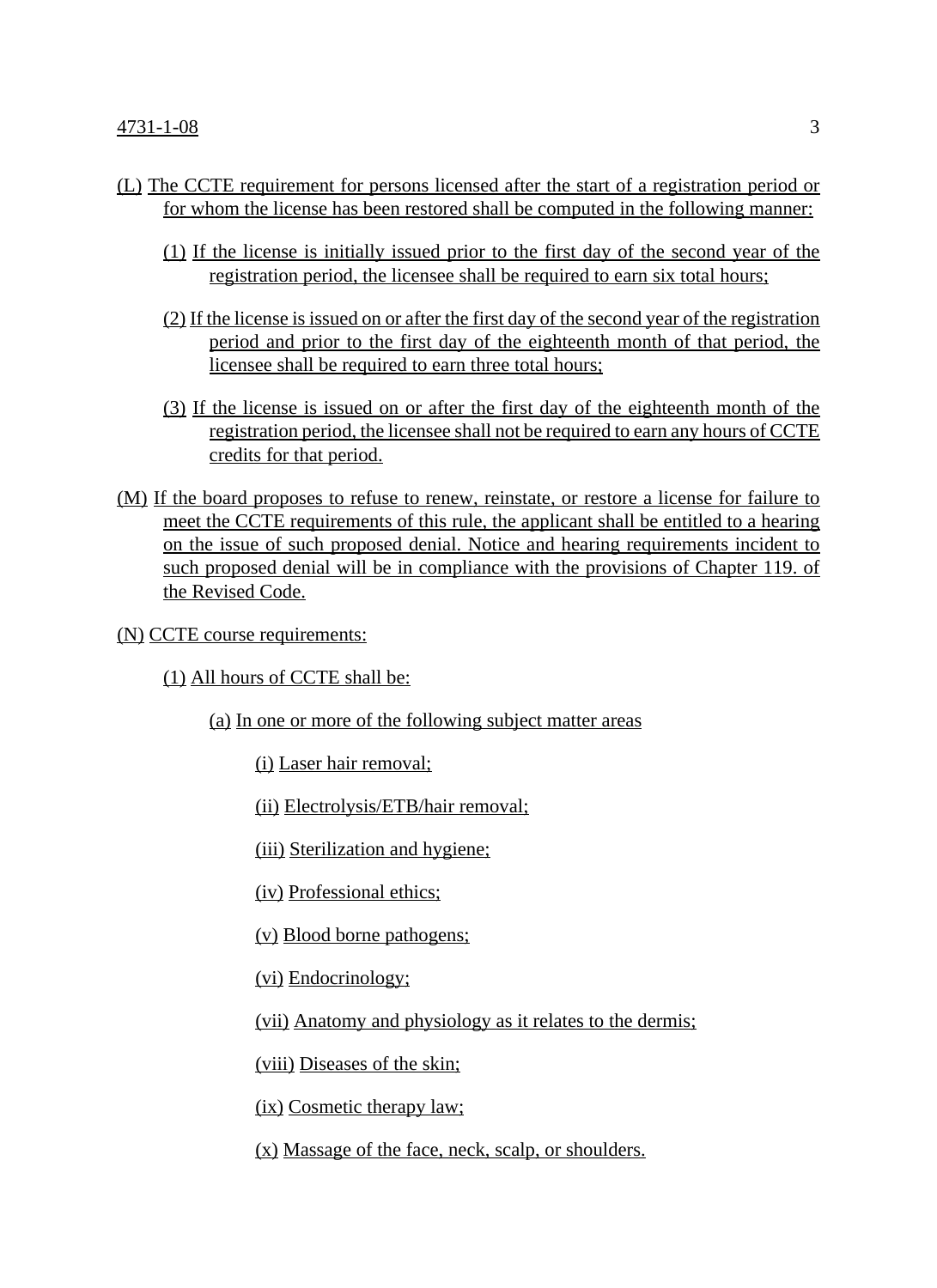- (b) Offered by one of the following entities:
	- (i) A college or university approved by the state department of education;
	- (ii) A state or national professional cosmetic therapy or electrology association;
	- (iii) A cosmetic therapy school approved by the board pursuant to this chapter of the Administrative Code;
	- (iv) A health department or hospital which offers program which had been previously approved for continuing medical education (CME) credits or for continuing nursing eduction credits (CNE): or
	- (v) A provider accredited by the international association for continuing education and training.
- (2) CCTE courses may be completed via in-person, webinar, or on-line.
- (3) A cosmetic therapist shall obtain evidence of completion (i.e., a certificate) from the provider of the CCTE for all CCTE hours that are successfully completed. In the event that evidence of completion includes hours of education in a subject not included in paragraph  $(N)(1)$  of this rule, the cosmetic therapist shall only claim the hours that meet the requirements of this rule. Cosmetic therapists shall also retain supporting documentation of all of the following:
	- (a) Description of the CCTE activity;
	- (b) The location of the CCTE activity;
	- (c) The date of attendance;
	- (d) The hours of each CCTE activity.
- (4) Evidence of completion and supporting documentation shall be retained by the applicant for renewal for one year after the end of the registration period.
- (O) An expired license to practice as a cosmetic therapist shall be renewed upon payment of the biennial renewal fee provided in section 4731.15 of the Revised Code and without a late fee or re-examination if the holder meets all of the following requirements:
	- (1) The licensee is not otherwise disqualified from renewal because of mental or physical disability.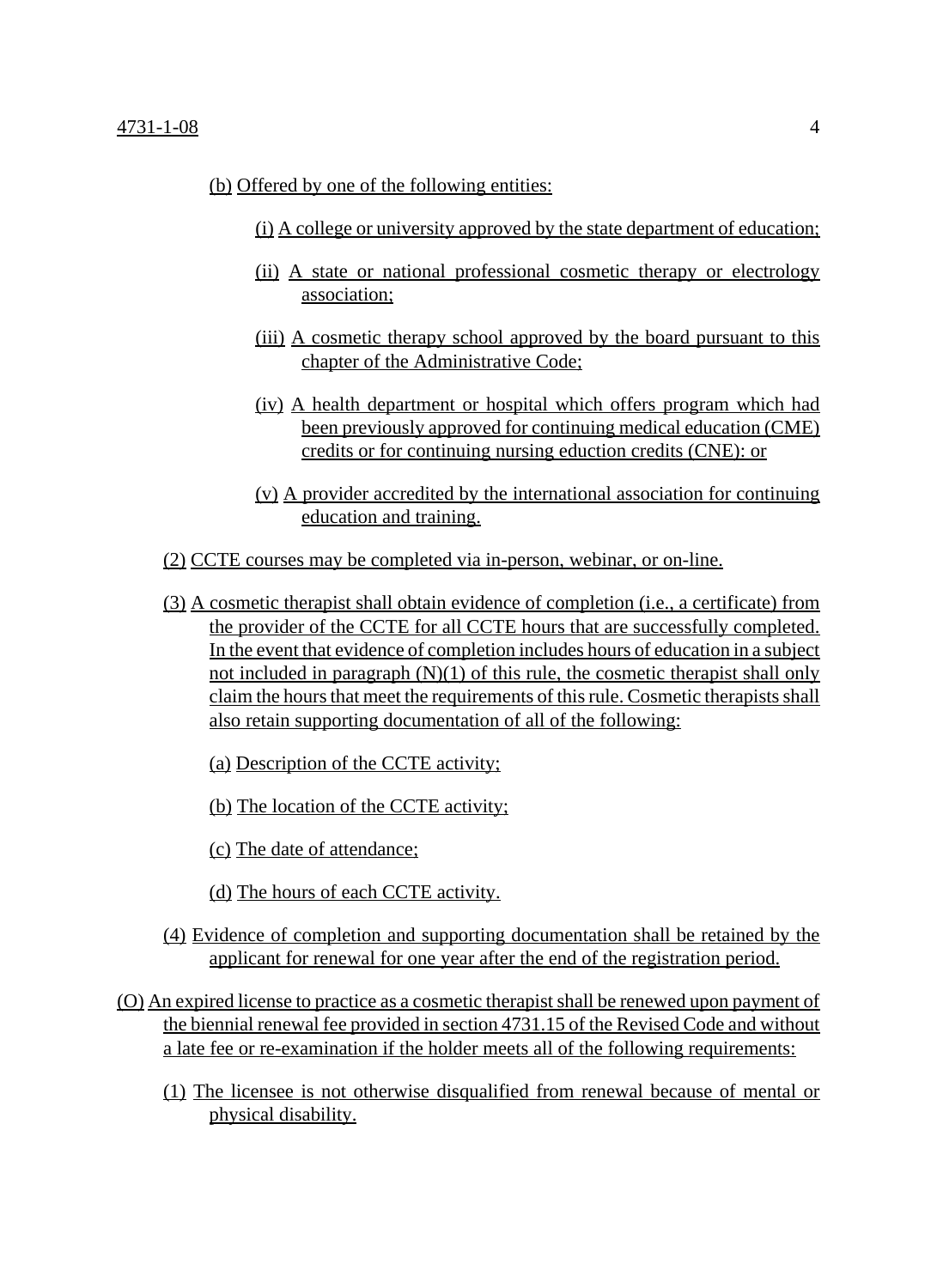- (2) The licensee meets the requirements for renewal under section 4731.15 of the Revised Code.
- (3) Either of the following situations applies:
	- (a) The license was not renewed because of the licensee's service in the armed forces, or
	- (b) The license was not renewed because the licensee's spouse served in the armed forces, and the service resulted in the licensee's absence from this state.
- (4) The licensee or the licensee's spouse, whichever applicable, has presented satisfactory evidence of the service member's discharge under honorable conditions or release under honorable conditions from active duty or national guard duty within six months after the discharge or release.
- (P) Extension of the continuing education period based on active duty status:
	- (1) The holder of a cosmetic therapy license may apply for an extension of the current continuing education reporting period in the manner provided in section 5903.12 of the Revised Code.
	- (2) The board shall consider relevant education, training, or service completed by the licensee as a member of the armed forces in determining whether a licensee has met the continuing education requirements to renew the license.
	- (3) Upon receiving the application and proper documentation, the board shall act in accordance with section 5903.12 of the Revised Code.
- (Q) For purposes of this paragraphs (O) and (P) of this rule, "armed forces" has the same meaning as in section 5903.01 of the Revised Code and "reporting period" has the same meaning as in section 5903.12 of the Revised Code.